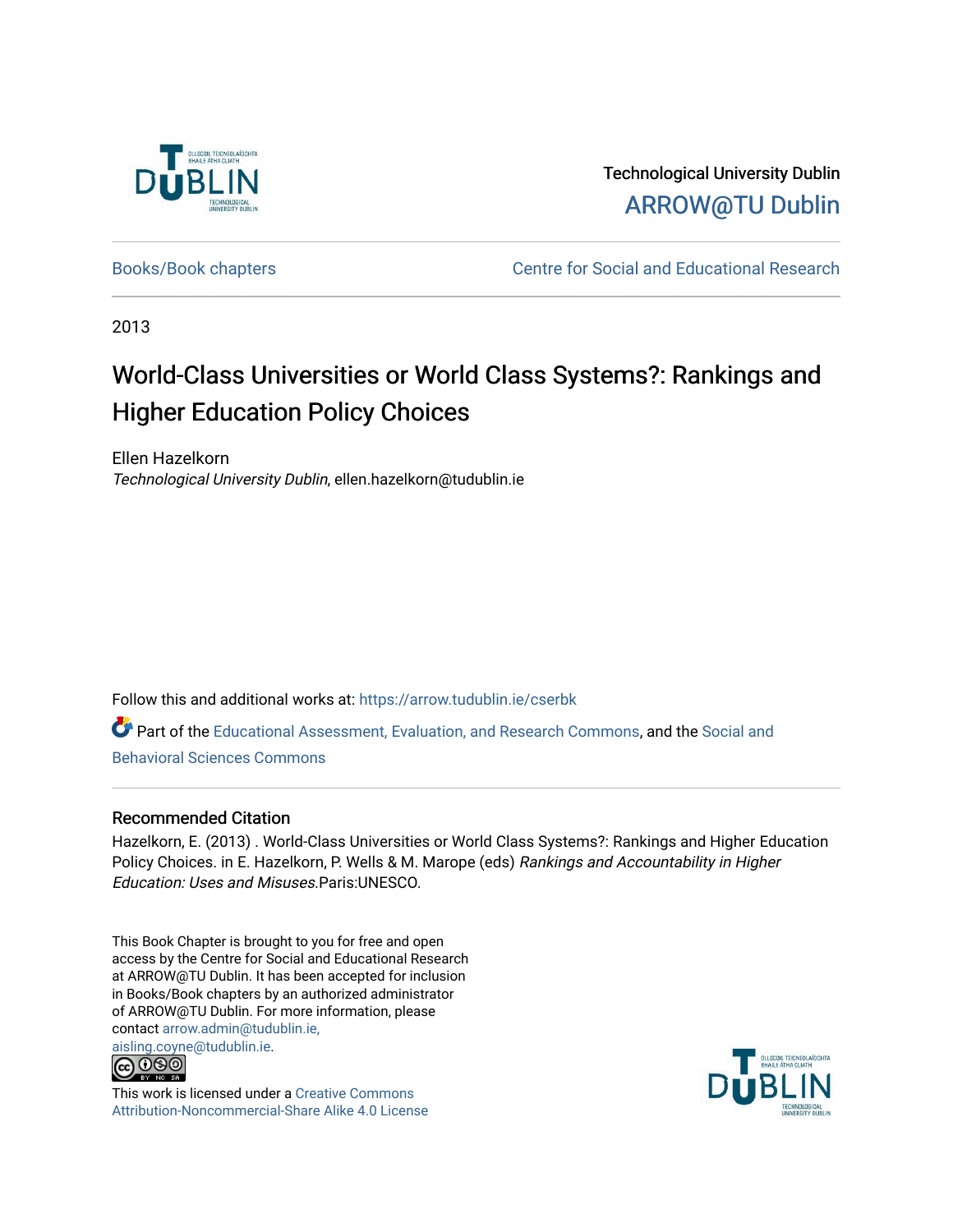(2013) 'World-Class Universities or World-Class Systems: Rankings and Higher Education Policy Choices', in E. Hazelkorn; P. Wells and M. Marope (Eds.), *Rankings and Accountability in Higher Education: Uses and Misuses*, UNESCO, Paris, Forthcoming.

# **World-Class Universities or World-Class Systems? Rankings and Higher Education Policy Choices**

*Ellen Hazelkorn*

In today's world, it has become all too familiar for policymakers and higher education leaders to identify and define their ambitions and strategies in terms of a favourable global ranking for their universities/university. But, is it always a good thing for a university to rise up the rankings and break into the top 100? How much do we really know and understand about rankings and what they measure? Do rankings raise standards by encouraging competition or do they undermine the broader mission of universities to provide education? Can rankings measure the quality of higher education? Should students use rankings to help them choose where to study? Should rankings be used to help decide education policies and the allocation of scarce resources? Are rankings an appropriate guide for employers to use when recruiting new employees? Should higher education policies aim to develop world-class universities or to make the system world-class?

This chapter discusses the rising attention accorded to global rankings and their implications for higher education. It is divided into five parts. Part one explores the growing importance accorded to rankings; part two discusses what rankings measure; part three asks whether rankings measure what counts; and part four reflects on how the use and abuse of rankings are influencing policy choices. Finally, part five addresses a key policy question: should governments focus on building the capacity of a few world-class universities or on the capacity of the higher education system-as-whole, in other words, building a world-class higher education system?

# **Growing Attention to Rankings**

It is a common saying, but nonetheless true, that higher education is changing rapidly. There are probably four main drivers:

 First, is the rapid creation of new knowledge creation and its application which have become a foundation for individual and social prosperity, be it cultural or economic. People who complete a high-school education tend to enjoy better health and quality of life than those who finish at the minimum leaving age. Those completing a university degree can look forward to a significantly greater gross earnings premium over his/her lifetime compared with someone who only completes secondary school.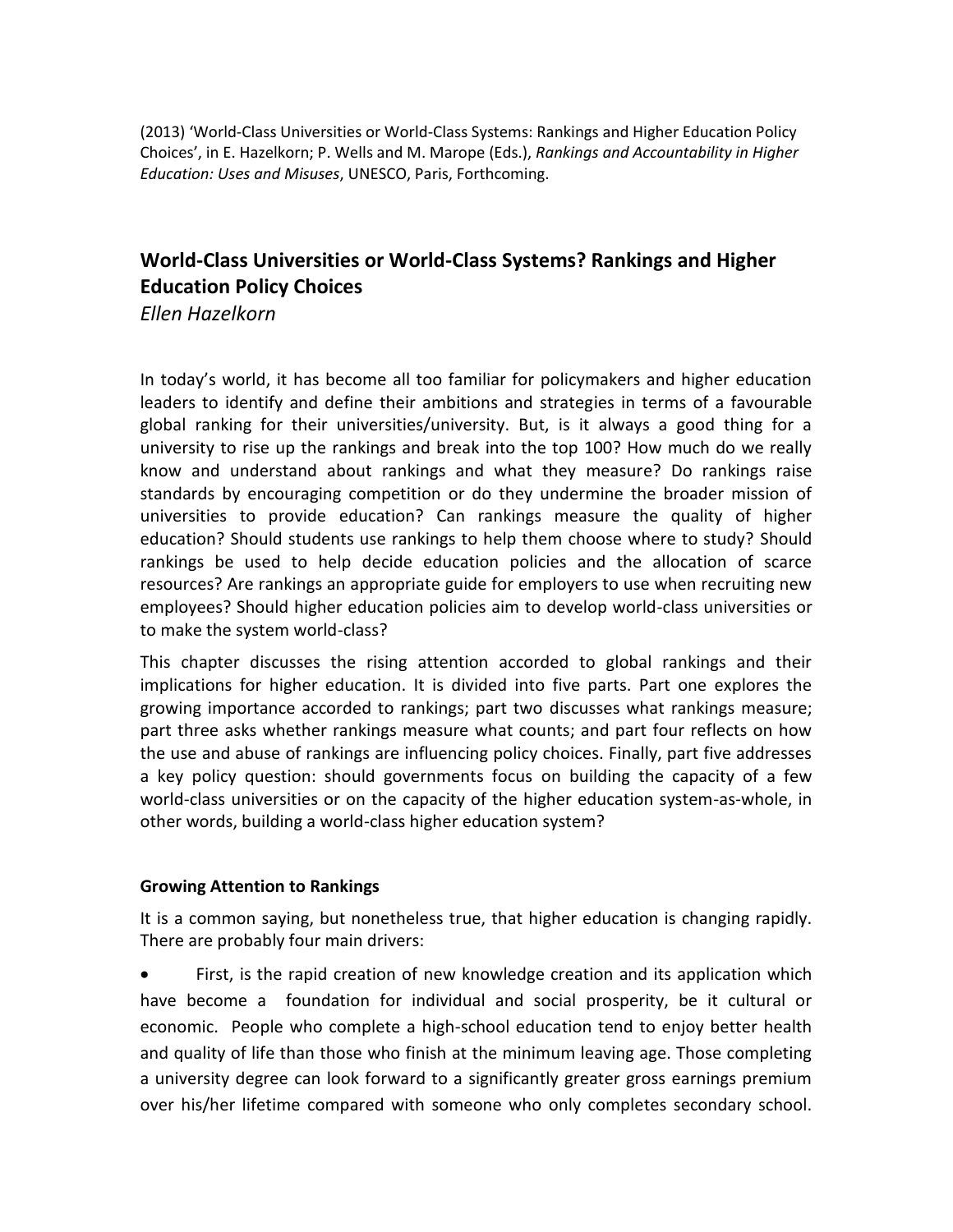Graduates are also more likely to be engaged with their community and participate in civil society. Successful societies are those with the capacity to ensure its citizens have the knowledge and skills to contribute to society throughout their lives, and that new knowledge can be developed and exploited for competitive and public advantage. Because higher education institutions (HEIs) are the principal base for human capital development, and new knowledge creation and dissemination, investment and performance matters. For all these reasons, higher education is now at the centre of policymaking.

 Second, the capacity to participate in "world science" depends on the ability of countries to develop, attract and retain talent. But many countries face demographic pressures. While the world population is increasing, the population of more developed regions is dependent on net migration with a converse impact on the developing world. Despite global population growth, the availability of skilled labour is actually declining. In 2005, young people represented 13.7 percent of the population in developed countries but their share is expected to fall to 10.5 percent by 2050 (Bremner et al., 2009, 2, 6). Together, these demographic dynamics presents a major challenge for all national strategies based on growing knowledge-intensive industries. In response, governments around the world are introducing policies to attract the most talented migrants and internationally mobile students, especially postgraduate students in science and technology.

 Third, because higher education is considered an essential component of the productive economy, how higher education is governed and managed has become a major policy issue. The quality of individual higher education institutions (HEI) and the system-as-a-whole, e.g. teaching and learning excellence, research and knowledge creation, commercialisation and knowledge transfer, graduate employability and academic productivity, provide a good indication of a country's ability to compete successfully in the global economy. Accordingly, the trend for greater transparency and accountability has been supplemented by an increasing need to demonstrate value-formoney and (public) investor confidence.

 Fourth, students (and their parents) have become very savvy consumers, especially as evidence continues to show that graduate outcomes and lifestyle are strongly correlated with education qualifications and career opportunities. Students are now much more focused on employability as opposed to employment. They assess their choice of an institution and education programmes as an opportunity-cost – balancing the cost of tuition fee and/or cost-of-living and the career and salary opportunities. As the traditional student market declines, competition for high achieving students is rising. The balance of consumer power is shifting in favour of discerning talented students.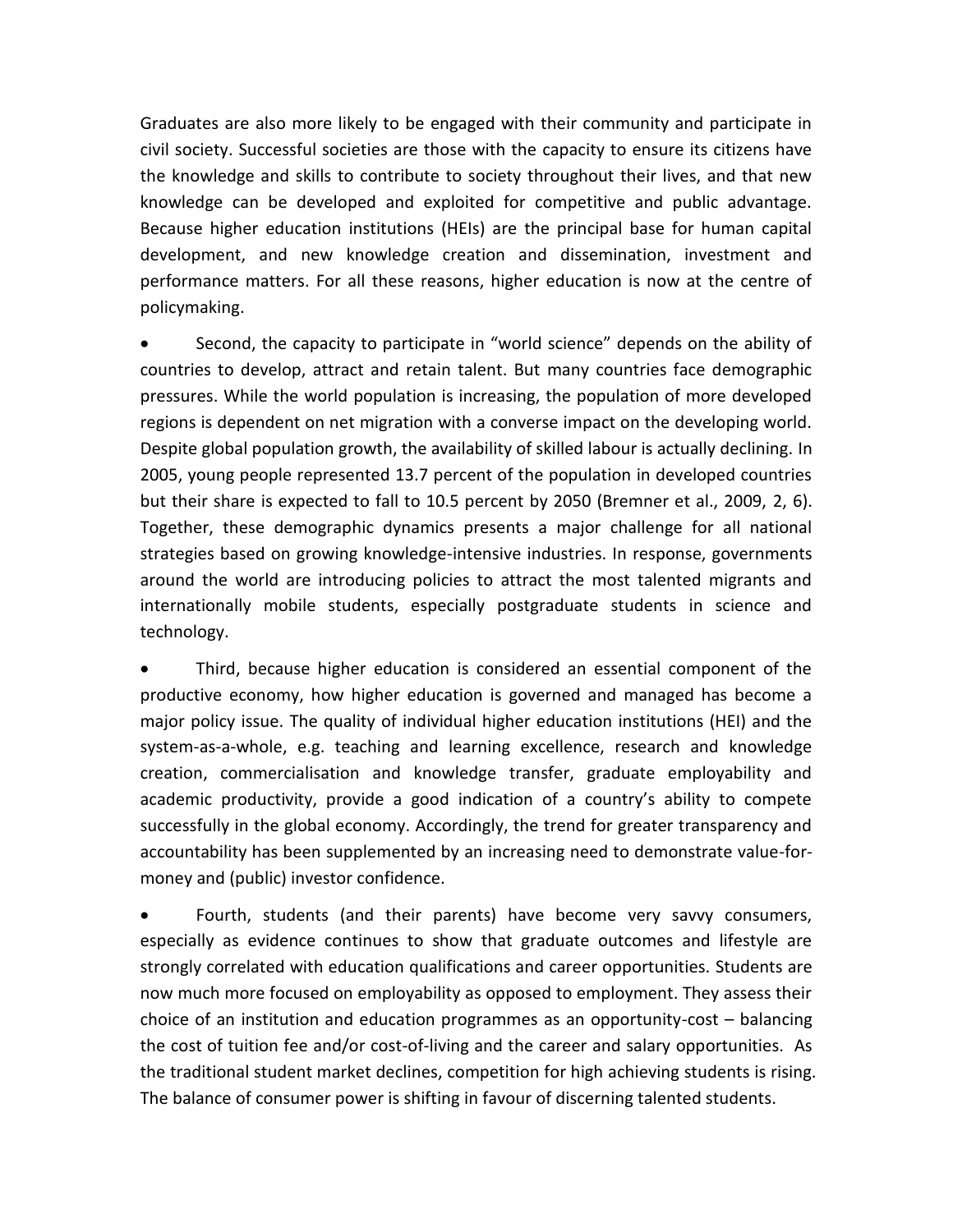In this environment, the arrival of higher education rankings is not surprising. They may beperceived as being an independent assessment of individual institutions, meeting wider policy goals for greater transparency and accountability, and assessing value-formoney and return-on-investment. Rankings are seen to provide a clue, for a wide range of stakeholders, about the quality of the educational product. For students, they indicate the potential monetary or private benefits that university attainment might provide visà-vis future occupation and salary premium; for employers, they signal what can be expected from the graduates of a particular HEI; for government and policymakers they can suggest the level of quality and international standards, and their impact on national economic capacity and capability; and for HEIs they provide a means to benchmark their own performance. For the public, rankings provide valuable information about the performance and productivity of HEIs in a simple and easily understood way.

National rankings have existed in many countries, most notably the United States for decades. Since 2003, with the publication of the Shanghai Jiao Tong *Academic Ranking of World Universities (ARWU*), global rankings have become very popular. Knowledge about and use of rankings has continued apace in the aftermath of the 2008 Global Financial Crisis (GFC), reflecting the realization that in a global knowledge economy, national preeminence is no longer enough. Today, rankings exist in every part of the world. There are 10 global rankings – albeit some are more popular than others (see Box 1). Over 60 countries have introduced national rankings especially in emerging economies (Hazelkorn, 2012b), and there are a number of regional, specialist and professional rankings. While undergraduate, domestic students and their parents were the initial target audience for rankings, today, they are used by a myriad of stakeholders, e.g. governments and policymakers; employers and industrial partners; sponsors, philanthropists and private investors; academic partners and academic organisations; the media and public opinion. Postgraduate students, especially those seeking to pursue a qualification in another country, are the most common target audience and user.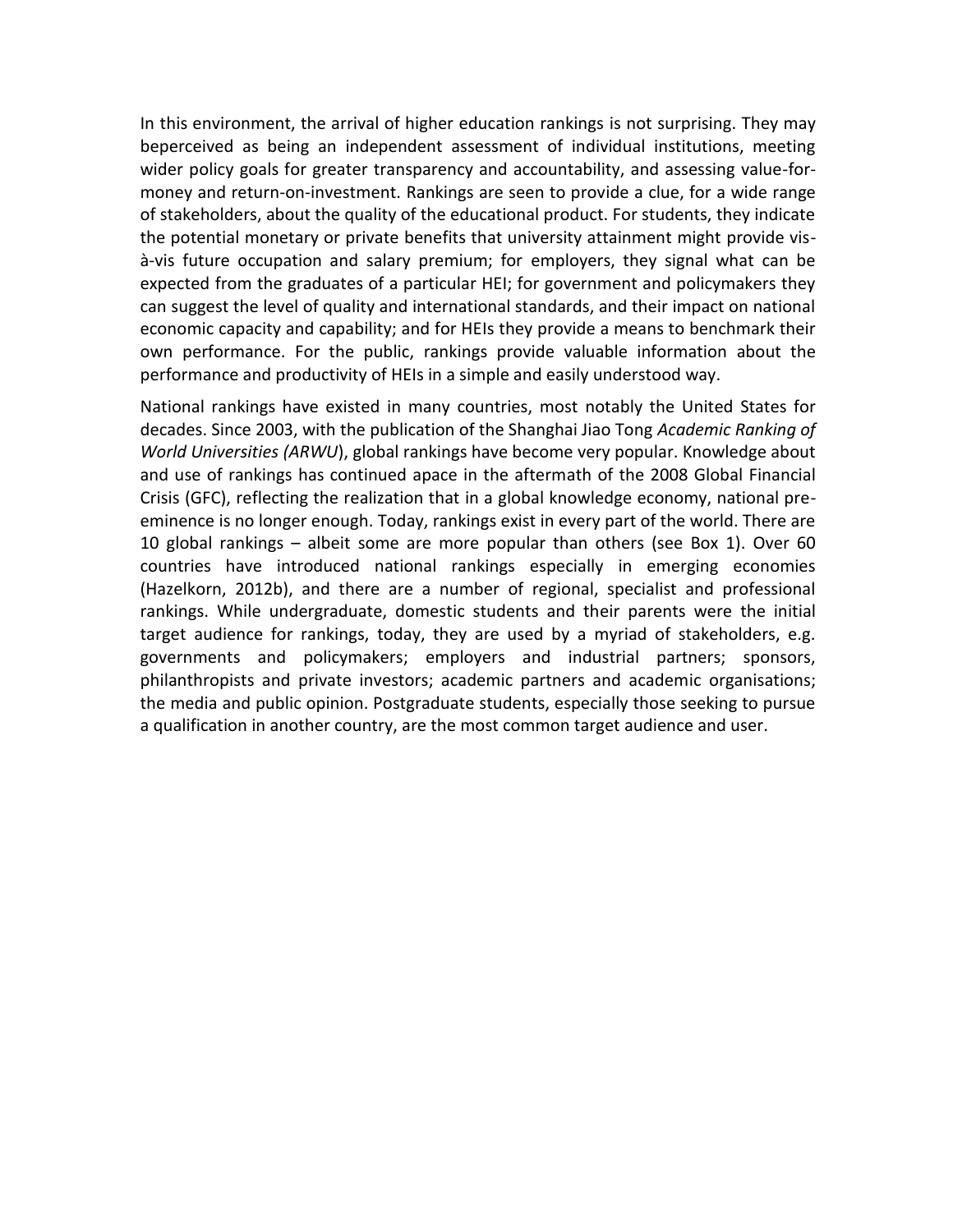# **Box 1: Main Global Rankings**

- Academic Ranking of World Universities [ARWU](Shanghai Jiao Tong University), 2003;
- Webometrics (Spanish National Research Council), 2003;
- World University Ranking (Times Higher Education[/Quacquarelli Symonds\)](http://en.wikipedia.org/wiki/Quacquarelli_Symonds), 2004- 2009;
- Performance Ranking of Scientific Papers for Research Universities (HEEACT), 2007;
- Leiden Ranking (Centre for Science & Technology Studies, University of Leiden), 2008;
- World's Best Colleges and Universities (US News and World Report), 2008;
- SCImago Institutional Rankings, 2009;
- Global University Rankings, RatER (Rating of Educational Resources, Russia), 2009;
- Top University Rankings [\(Quacquarelli](http://en.wikipedia.org/wiki/Quacquarelli_Symonds) Symonds), 2010:
- World University Ranking (Times Higher Education/Thomson Reuters [THE-TR]), 2010 ;
- U-Multirank (European Commission) 2011.

Note. Date indicates date of origin.

# **What do Rankings Measure?**

Rankings compare different HEIs using a range of indicators to measure different aspects of higher education (see Part I of this book). The choice of indicators is decided by the promoters of each system, with each indicator acting as a proxy for the real object. This is because there is often no direct measurement; for example, there is no agreed way to measure the quality of teaching and learning. Each indicator is considered independently from each other, while in reality there is an interactive element to them or at least collinearity; for example, older well-endowed private universities are more likely to have better faculty/student ratios and per student expenditure compared with newer public institutions or institutions in developing countries. Each indicator is also assigned a weight or percentage of the total score, with research usually assigned the highest weight. A final score is aggregated to a single digit and ranked sequentially. Rankings usually concentrate on whole institutions, although there is an increasing focus on subinstitutional rankings at the field of science level (e.g. natural science, mathematics, engineering, computer science, social sciences) or by discipline or profession (e.g. business, law, medicine, graduate schools, etc.).

Regardless of ranking system, there has been considerable criticism of the methodology, the choice of indicators and weightings, the quality of the data and its reliability as an international or institutional comparator of performance, and whether it is possible to measure and compare complex and diverse HEIs possessing different missions and contexts (cf. Dill and Soo, 2005; Usher and Savino, 2006; Usher and Savino, 2007; Sadlak and Liu, 2007a; Saisana and D'Hombres 2008; Usher and Medow, 2009; Rauhvargers, 2011). Over the years, and in response to commentary and analysis,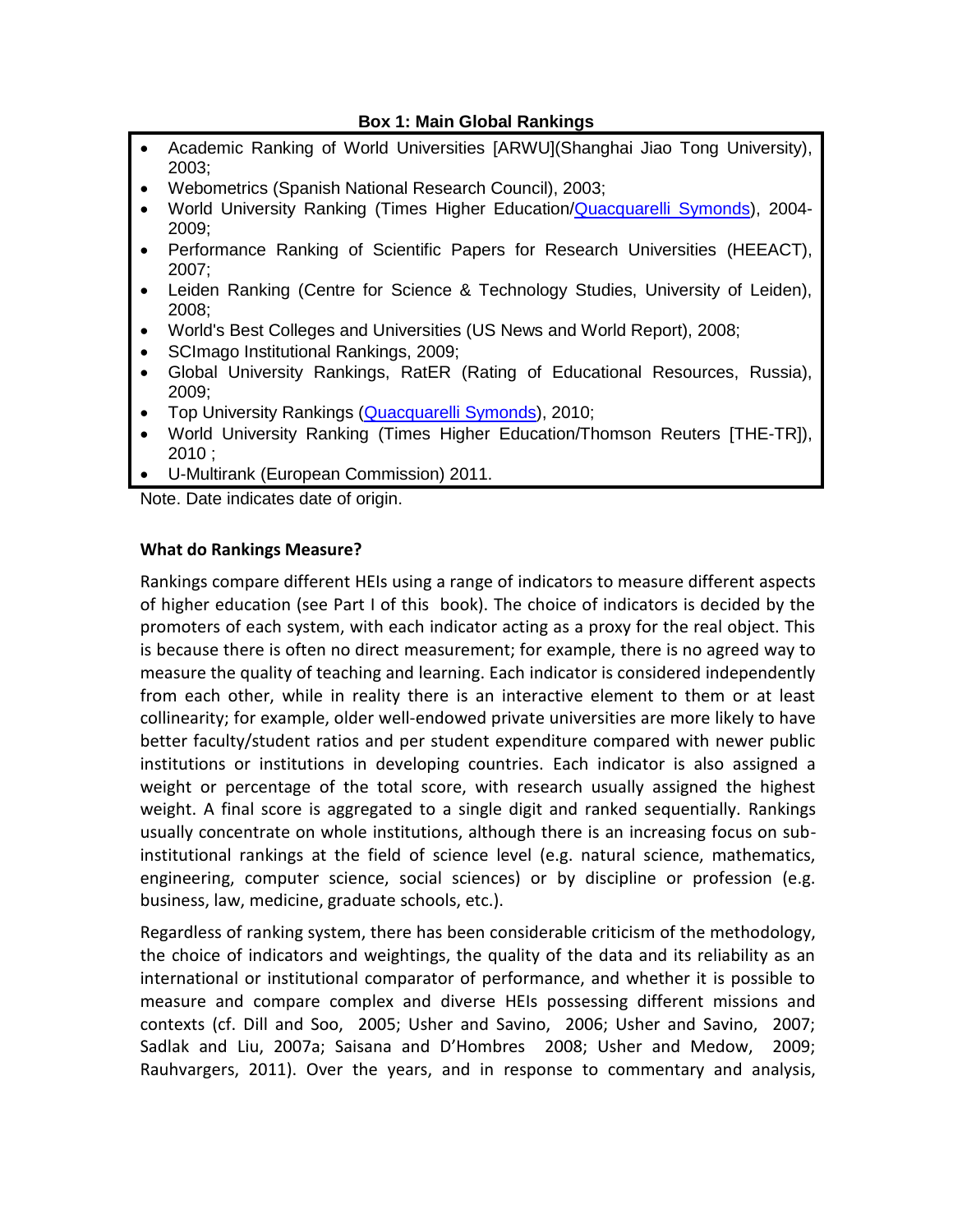various changes to the methodology have been made but the overarching criticisms remain.

Rankings use information from four main sources: independent third party, such as government databases; bibliometric and citation data gathered through proprietary, electronic or web-based sources; institutional data; and student, peer, employer or other stakeholder surveys. The absence of internationally meaningful and available data continues to present a considerable problem for any reliable comparisons. Similarly, the lack of consistency in data definition, sets, collection, and reporting makes it difficult to make simple and easy comparisons across jurisdictions and between different rankings. National rankings are usually able to capture data across a wide range of dimensions while global rankings are inevitably more narrowly proscribed. Peer or stakeholder surveys were issued in only a few languages until recently; THE-TR have now expanded to nine languages. Webometrics measures the size and quality of university internet presence, but this can disadvantage developing countries with poor internet connectivity (Ortega, 2009).

The data sources are also susceptible to bias, self-perpetuating views of quality, and allegations of "gaming" – or manipulating the data in order to influence the outcome. To get around these problems, measurements usually consist of proxies. For example, research data is used to measure of academic quality; student entry levels or student selectivity gauge institutional selectivity; faculty/student ratio measure educational quality; and an institution's budget measures the quality of the infrastructure, e.g. the buildings and laboratories. In addition, different rankings assign different weightings to the indicators, and thus a HEI's position can change considerably depending upon the weight ascribed to the particular criteria. Aggregating the scores into a final rank ignores the fact that some institutions might score higher in some domain than others, or vice versa. This can lead to inconsistency across different rankings but it also highlights the arbitrariness of the weightings.

Rankings focus disproportionately on research. This is due to the fact that research data is widely available but more importantly it reflects a view that research is the most important indicator of higher education quality. Research is assessed on the basis of bibliometric and citation data usually provided by Thomson Reuter's Web of Science or Elsevier's Scopus. However, this data is most accurate only for bio- and medical sciences research; it is less reliable for the arts, humanities and social science disciplines. By focusing on research output as the primary measure of higher education quality and productivity, rankings ignore the full breadth of higher education activity, such as: teaching and learning, the quality of the student experience or the "added value" a HEI contributes to a student's learning over-and-beyond the student's entry level. No attention is given to the social and economic impact of knowledge and technology transfer, or the contribution of regional or civic engagement or "third mission" activities to communities and student learning outcomes – despite these aspects being a major policy objective for many governments and the mission focus for many HEIs. Nonetheless, research accounts of 100% of the marks of the *ARWU* compared with 62.5% for THE-TR and 20% for QS. *ARWU* also collects information on publications in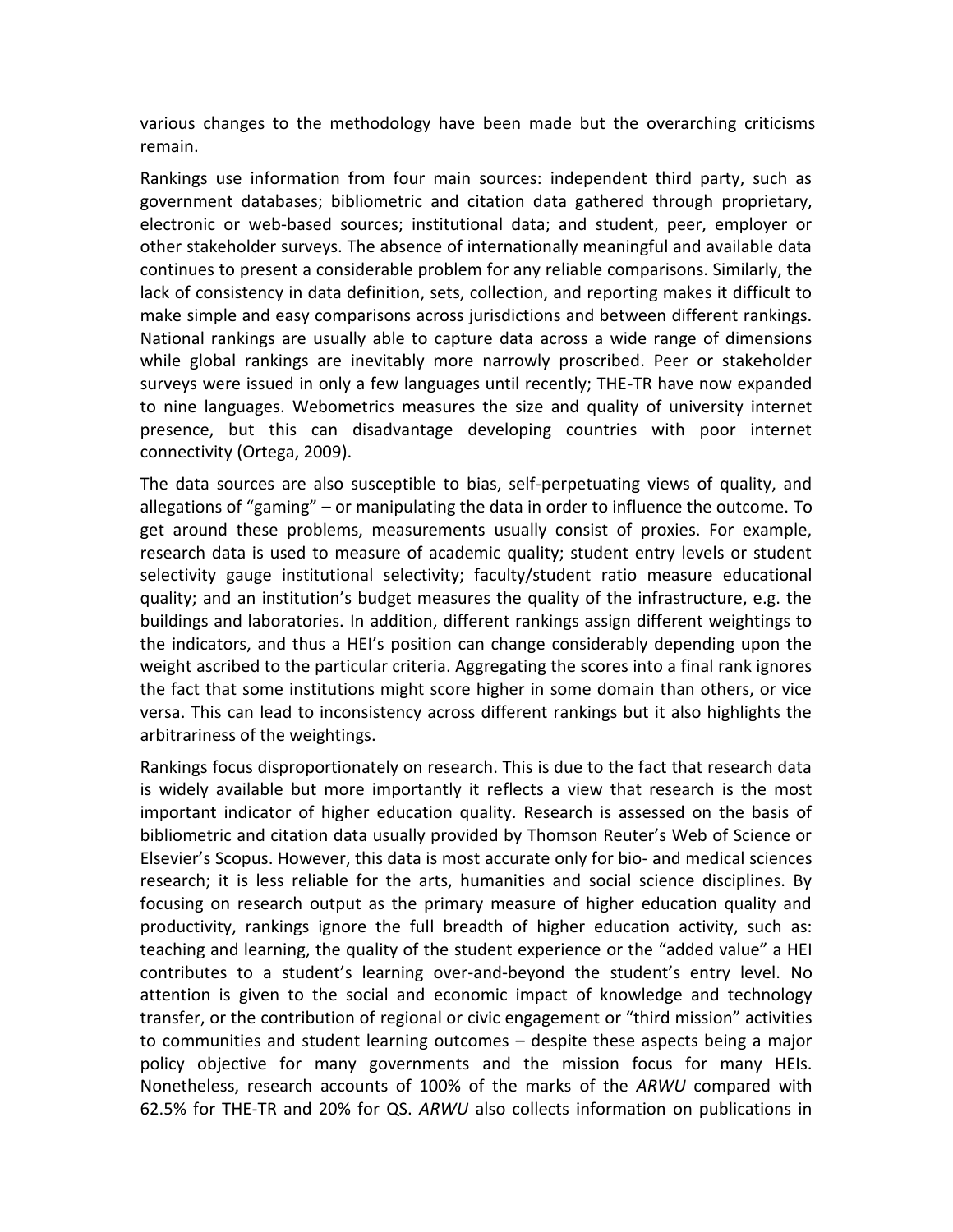*Nature* or *Science*, albeit it's not clear why these two journals have been singled out for such attention. Table 1 below provides a simple comparison of what rankings measure and what they do not measure.

|          | <b>Rankings Measure</b>                                                       | <b>Rankings Do Not Measure</b>                                                |  |  |  |  |
|----------|-------------------------------------------------------------------------------|-------------------------------------------------------------------------------|--|--|--|--|
| Research | Bio- and medical sciences                                                     | Teaching and Learning, incl. "added<br>value", impact of research on teaching |  |  |  |  |
|          | Publications in Nature and Science<br><b>Student and Faculty</b>              | Arts, Humanities and Social<br>٠<br><b>Science Research</b>                   |  |  |  |  |
|          | Characteristics (e.g. productivity, entry<br>criteria, faculty/student ratio) | Technology/Knowledge Transfer or<br>Impact and Benefit of Research            |  |  |  |  |
|          | Internationalization                                                          | Regional or Civic Engagement<br>٠                                             |  |  |  |  |
|          | Reputation – amongst peers,<br>employers, students                            | <b>Student Experience</b><br>٠                                                |  |  |  |  |

**Table 1. What Rankings Measure**

Despite the huge diversity in national context and institutional missions, existing rankings compare complex HEIs using a common set of indicators. Nonetheless, the results of major global rankings are often similar; according to Usher and Medow (2009, p. 13), this commonality arises from the fact that rankings measure socio-economic advantage, and the benefits of age, size and money which help large institutions and countries. They attach greatest importance to HEIs which are roughly 200 years old with approximately 25,000 students and 2,500 faculty, and an annual budget of around €2bn plus considerable endowment earnings (Usher, 2006; Sadlak and Liu, 2007b). These HEIs operate highly selective entry criteria for students and faculty. Accordingly, they have been able to amass significant competitive advantage. Of the world's more than 16,000 HEIs, research performance is concentrated in the top 500 and is virtually undetectable (on that index) beyond 2,000. Because age and size matters, there is a super-league of approximately 25 universities, usually with medical schools and in English-language countries, which tend to dominate the top strata of all rankings (Sheil, 2009).

There are over 16,000 HEIs worldwide, according to the International Association of Universities (IAU). However, rankings generally publish data for only a fraction of this number with some exceptions, e.g. QS publishes data for 700, and Webometrics for over 2000 HEIs. Nonetheless, statements by politicians and policy-makers, university leaders, other HE stakeholder, and the media regularly focus on the achievements of the top 100. This represents less than 1 percent of the world's higher education institutions!

# **Do Rankings Measure What Counts?**

Considerable attention has been given to commenting on what rankings measure and identifying methodological flaws. However, the key question is: do rankings measure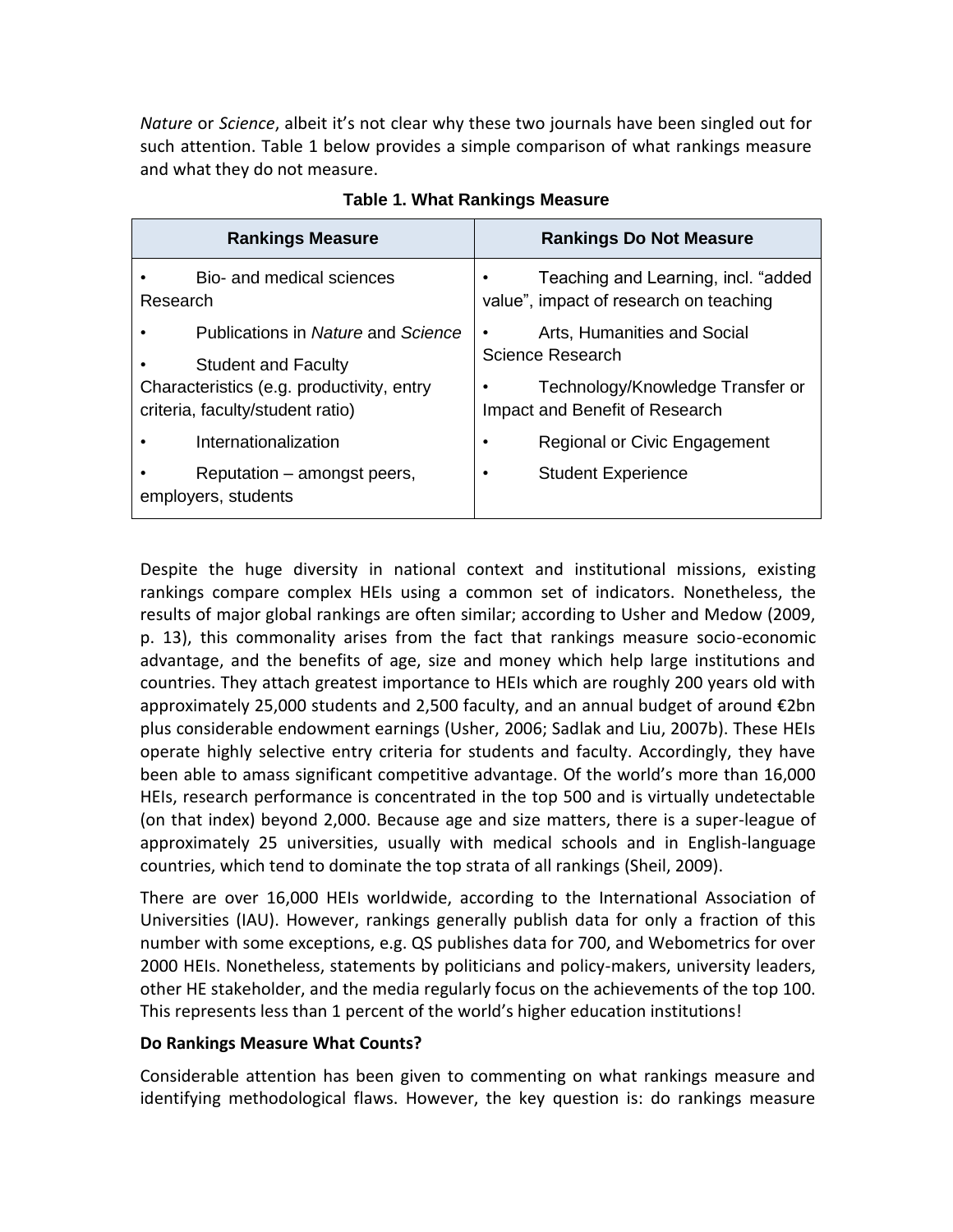what counts or, to paraphrase Einstein, do they simply count what is easily measured? Because rankings, like other performance indicators, can incentivise opinions, decisions and behaviour, it is important to understand more fully what is measured and the possible perverse incentives or unintended consequences that can be encouraged by their usage (cf. Martin and Sauvageot, 2011). The following discussion briefly examines six different dimensions (see Table 2; fuller discussion in Hazelkorn, 2011a, chap. 2).

| <b>Indicator</b>               | <b>Advantage</b>                                                                                                                                                     | <b>Disadvantage</b>                                                                                                                                                                            |
|--------------------------------|----------------------------------------------------------------------------------------------------------------------------------------------------------------------|------------------------------------------------------------------------------------------------------------------------------------------------------------------------------------------------|
| <b>Student Entry</b><br>Levels | Strong correlation between<br>$\bullet$<br>academic tests and future<br>achievement, especially for<br>literacy and mathematics;                                     | No statistically significant<br>relationship between "leaning<br>and cognitive growth" and<br>admissions selectivity;                                                                          |
| Faculty/Student<br>Ratio       | • Assesses "commitment to<br>teaching";<br>Smaller ratio creates a better<br>$\bullet$<br>learning environment                                                       | Quality depends on interaction<br>of many factors, e.g. faculty,<br>pedagogy, laboratories and<br>other facilities,                                                                            |
| Resources                      | Correlation between budget<br>$\bullet$<br>and quality of learning<br>environment, programme<br>choice and services                                                  | No correlation direct between<br>$\bullet$<br>budget and usage, or between<br>value, cost and efficiency                                                                                       |
| <b>Student</b><br>satisfaction | • Used to understand quality<br>of learning environment                                                                                                              | Useful to help improve<br>$\bullet$<br>performance but difficult to use<br>for comparisons or ranking                                                                                          |
| Education<br>Outputs           | Completion, graduation and<br>$\bullet$<br>employability measures<br>educational success and<br>failure<br>• Links education with careers,<br>salaries and lifestyle | Lower socio-economic and<br>$\bullet$<br>ethnically disadvantaged<br>groups or mature students can<br>have different study patterns<br>Employability and salary are<br>linked to market forces |
| Research                       | • Measures research and<br>scholarly activity, impact and<br>faculty productivity                                                                                    | • Bibliometric and citation<br>practices are inaccurate<br>measures of research activity                                                                                                       |
| Reputation                     | • Value and regard as<br>measured by academic<br>peers or key stakeholders                                                                                           | Subject to rater bias, halo<br>effect and "gaming"                                                                                                                                             |

| Table 2. Summary of Advantages and Disadvantages of Commonly Used |  |  |  |  |  |  |  |
|-------------------------------------------------------------------|--|--|--|--|--|--|--|
| Indicators                                                        |  |  |  |  |  |  |  |

Source: Adapted Hazelkorn, 2011a, 60.

# Measuring Student Entry

Many national rankings, such as the *US News and World Report Best College* rankings (*USN&WR)*, measure student entry levels on the basis that high entry scores are a proxy for academic quality. This is based on the view that student grades can be used to predict future achievement, and hence, more high-achieving students equate with higher quality. But as Hawkins (2008) says, "many colleges recruit great students and then graduate great students [but is] that because of the institution, or the students?" International evidence repeatedly shows that student learning outcomes are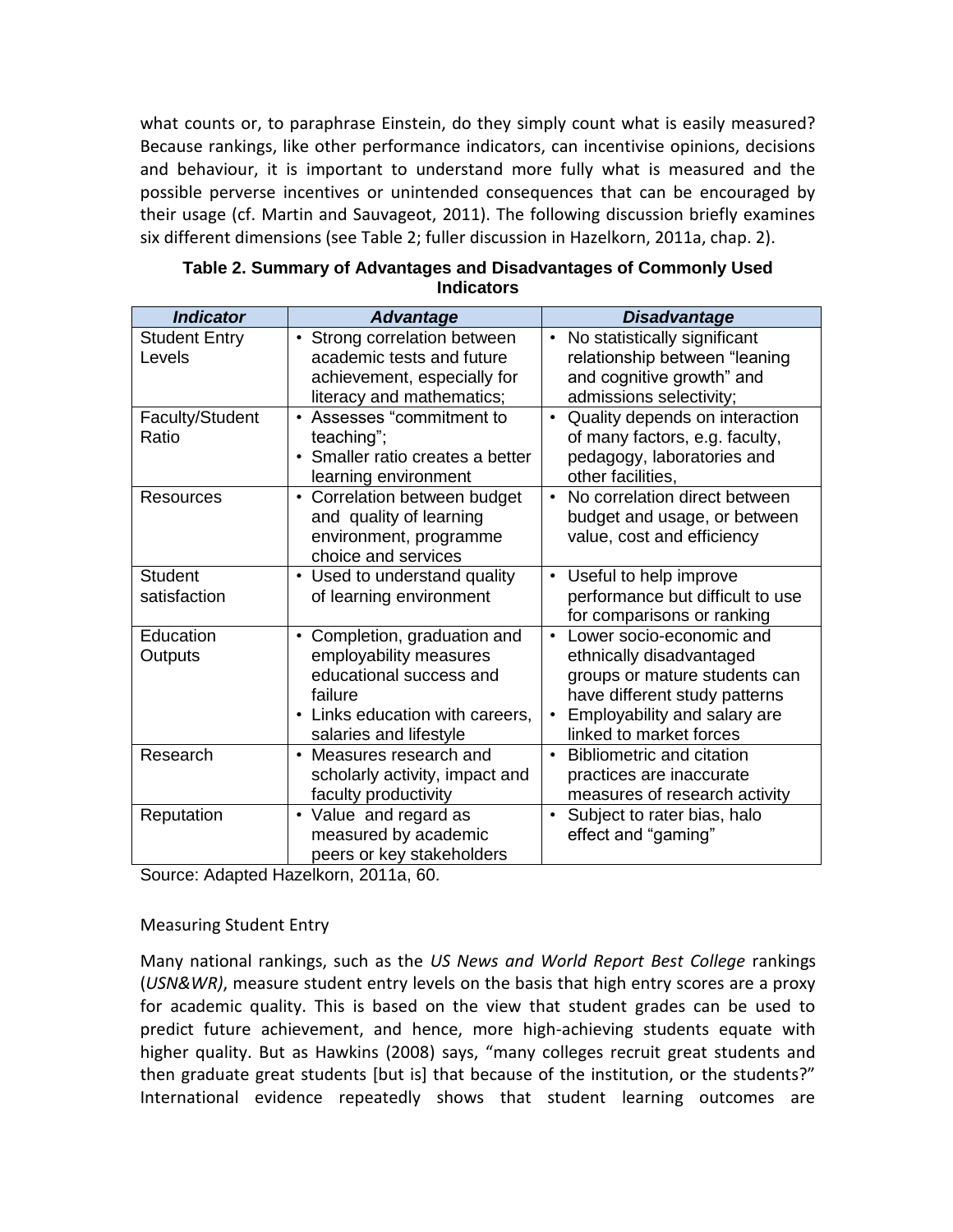attributable to many factors which influence prior learning. Kuh and Pascarella (2004, 56) warn that failure to control for student pre-college characteristics can lead to the conclusion that differences in reported student experiences are institutional effects when, in fact, they may simply be the result of differences in the characteristics of the students enrolled at the different institutions. The US National Study of Student Learning (NSSL) and National Survey of Student Engagement (NSSE) "found no statistically significant relationship between effective teaching practices and admissions selectivity…." (Carey, 2006a) To get a more accurate picture of the quality of teaching and learning, it would be better to assess "value added" – in other words, what an institution has contributed to a student's knowledge and skills rather than measuring students at entry. Ultimately, entry scores simply reflect socio-economic advantage.

# *1. Measuring Faculty/Student Ratio*

Because measuring the quality of teaching and learning is highly complex, rankings such as the *THE-QS, QS* and U-Multirank use faculty/student ratio as a proxy for teaching quality. A smaller ratio is viewed as equivalent to better teaching on the basis that small classes create the optimum learning environment. This is an issue of discussion at primary and secondary level, but even here the OECD (2010, 72) has warned that: "While smaller classes are often perceived as enabling a higher quality of education, evidence on the impact of class size on student performance is mixed." Education quality is influenced by the whole learning environment; for example, the balance across the quality of the academics, seminars, laboratories, tutorials, etc. and different pedagogical formats and learning resources. If a university

hired full-time lecturers, at lower salaries, to do more of its undergraduate teaching and devoted the resources that it saved from doing so to increasing the average salaries of its tenure-track faculty would...its students be disadvantaged by having a smaller share of their classes taught by tenure and tenure-track faculty? (Ehrenberg, 2005, 32)

Faculty/staff ratio also has very different meanings for public and private institutions and systems, and may say more about the funding or efficiency level. Class size in and of itself can be a hollow indicator especially when used to measure the learning environment for high achieving students. Ultimately, the simplicity of the indicator does not tell us very much about what affect the faculty/student ratio has on actual teaching quality or the student experience (Brittingham, 2011).

# 2. Measuring Resources

The level of expenditure or resources is often used as a proxy for the quality of the learning environment. This is captured, inter alia, by the total amount of the HEI budget or by the size of the library collection. *USN&WR* says that "generous per-student spending indicates that a college can offer a wide variety of programs and services" (*US News* Staff, 2010); this is sometimes interpreted as expenditure per student. For example, Aghion et al. (2007) argue there is a strong positive correlation between the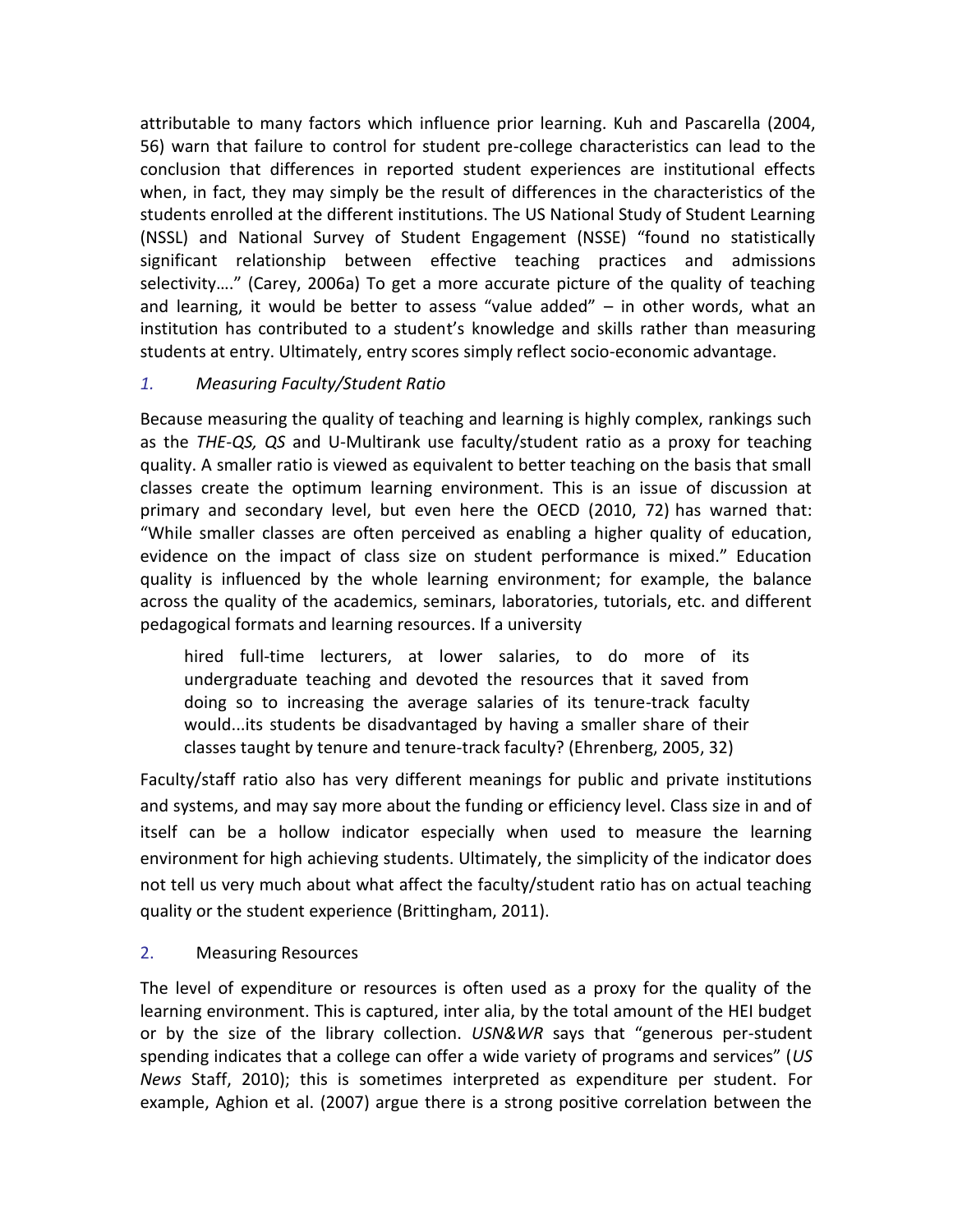university budget per student and its research performance as demonstrated in the *ARWU* ranking. However, many HEIs are competing on the basis of substantial resources spent on dormitories, sports and leisure facilities, etc.; it is not clear what impact these developments – worthy as they are – have on the actual quality of the educational or learning experience. This approach can also penalize "institutions that attempt to hold down their expenditures" (Ehrenberg, 2005, 33) and it provides "little or no information about how often and how beneficially students *use* these resources" (Webster, 1986, 152). For example, because the costs associated with building a new library for a developing country or new HEI can be very significant (Oni, 2010), many institutions have switched to electronic access or sharing resources with neighbouring institutions. There is a danger that looking simply at the budget ignores the question of value vs. cost vs. efficiency (Badescu, 2010), and that the indicator is essentially a measure of wealth (Carey, 2006b). Indeed, while many policy observers look to the US, "if value for money is the most important consideration, especially in an age of austerity, the American model might well be the last one... [to] be emulating" (Hotson, 2011).

# *3. Measuring Education Outputs*

In recent years, performance and quality assessment have shifted from focusing on input factors to looking at outputs and outcomes. Rather than simply comparing the number of students in a particular HEI or the number of students entering the first year of a programme, emphasis has turned increasingly to looking at successful completion or graduation rates, as determined by the appropriate time-frame, e.g. a BA degree is usually completed in three/four years, a Master in one/two years, and a PhD in three/four years. Employability is also a focus of increasing attention. There is little doubt these are critical issues, as it places a responsibility on HEIs to ensure that students successfully complete their programme of study within a reasonable timeframe and can find sustainable employment afterwards.

But as mentioned above, educational performance is influenced by myriad factors. This method may be disadvantageous to lower socio-economic and ethnically disadvantaged groups or mature students whose life or family circumstances disturb normal study patterns. These students often take longer to complete as they may need to work to supplement their income or look after family or domestic matters. While HEIs which seek to serve this particular student cohort can become dis-incentivised by such indicators (Jones, 2009), institutions which serve a large number of wealthy students can win the numbers game when graduation and retention rates are reported as averages among the entire student body. Employability can be a reflection of wider economic factors, and not necessarily a measure of educational quality. The US National Governors Association Centre for Best Practice has cautioned against relying upon methodologies which can inadvertently "exclude far too many students and track too few student milestones":

The most commonly used measure for public higher education funding formulas is total student enrolment. This measure creates no incentive to see students through to completion….Alternatively, strict graduation rate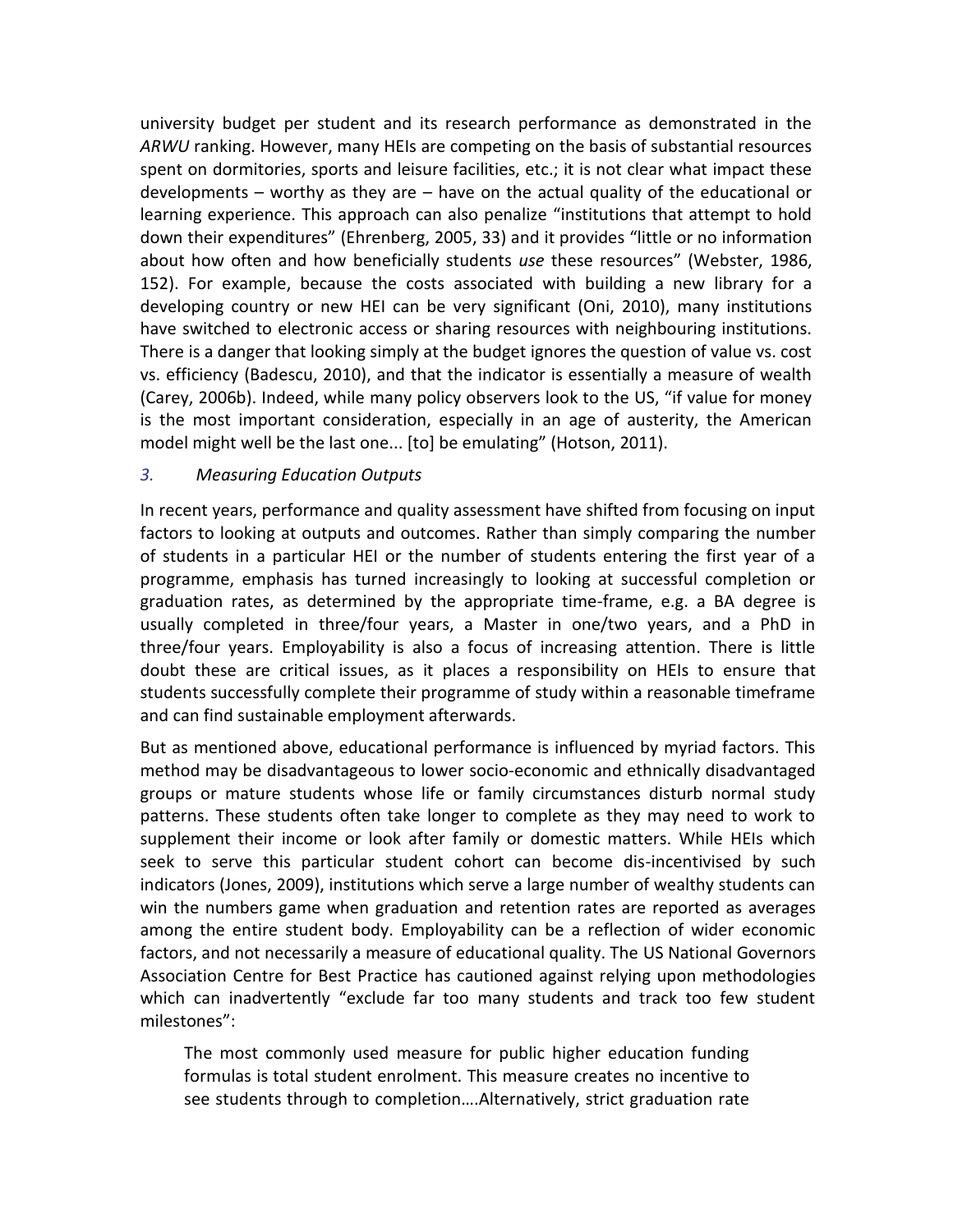formulas can penalize schools that serve disadvantaged students because these schools will inevitably have lower graduation rates. Moreover, a singular emphasis on graduation can discourage open-enrolment policies, because skimming top students will improve institutional performance despite excluding students who may benefit most from postsecondary education. Graduation rate funding formulas may also pressure schools to lower their graduation standards if they are desperate for funds and are not meeting graduation targets (Limm, 2009).

# *4. Measuring Research*

Counting academic publications and citations is the most common method to assess academic work; the former measures productivity and the latter measures quality. Rankings rely heavily upon Thomson Reuters and Scopus, which collect publication and citation data for approximately 9,000 journal articles in *Web of Science* and 18,000 in *Scopus*, respectively*.* The main beneficiaries of this practice are the bio- and medical sciences because these disciplines publish frequently with multiple authors. In contrast, the social sciences and humanities usually have single authors and publish in a wide range of formats (e.g. monographs, policy reports, translations, and so on), whereas the arts produce major art works, compositions, and media productions, and engineering produces conference proceedings and prototypes. These latter outputs, in addition to electronic formats or open source publications, are ignored by traditional bibliometric methods.

Bibliometric practices also disproportionately reward research which is published in English language international peer-reviewed journals. Although English is the linguafranca of business and the academy, it can be an inhibitor. English-language articles and countries, which publish the largest number of English-language journals, tend to benefit the most. It also disadvantages the social sciences and humanities which often consider issues of national relevance and publish in the national language but can equally affect the sciences, e.g. environmental or agricultural science, for similar reasons.

Disparity across disciplines and world regions is further reflected in citation practices. Authors are most likely to reference other authors whom they know or who are from their own country. Given an intrinsic tendency to reference national colleagues or English-language publications, the reputational or halo factor means certain authors are more likely to be quoted than others. Altbach (2006) claims non-English language research is published and cited less often because researchers from US universities tend to cite colleagues they know. It is also easier says Altbach (2012, 29; also Jones, 2011) "for native English speakers to get access to the top journals and publishers and to join the informal networks that establish the pecking order in most scientific disciplines". This may occur because of the significance of their work or because of informal networks. This can affect reputational surveys which have become the chosen methodology of both the new QS and THE-TR rankings, which assign 50% and 33%, respectively; THE-TR also publishes a reputation ranking. Because detailed familiarity with an country or institution may in reality be imperfect, peer reviewers "tend to rank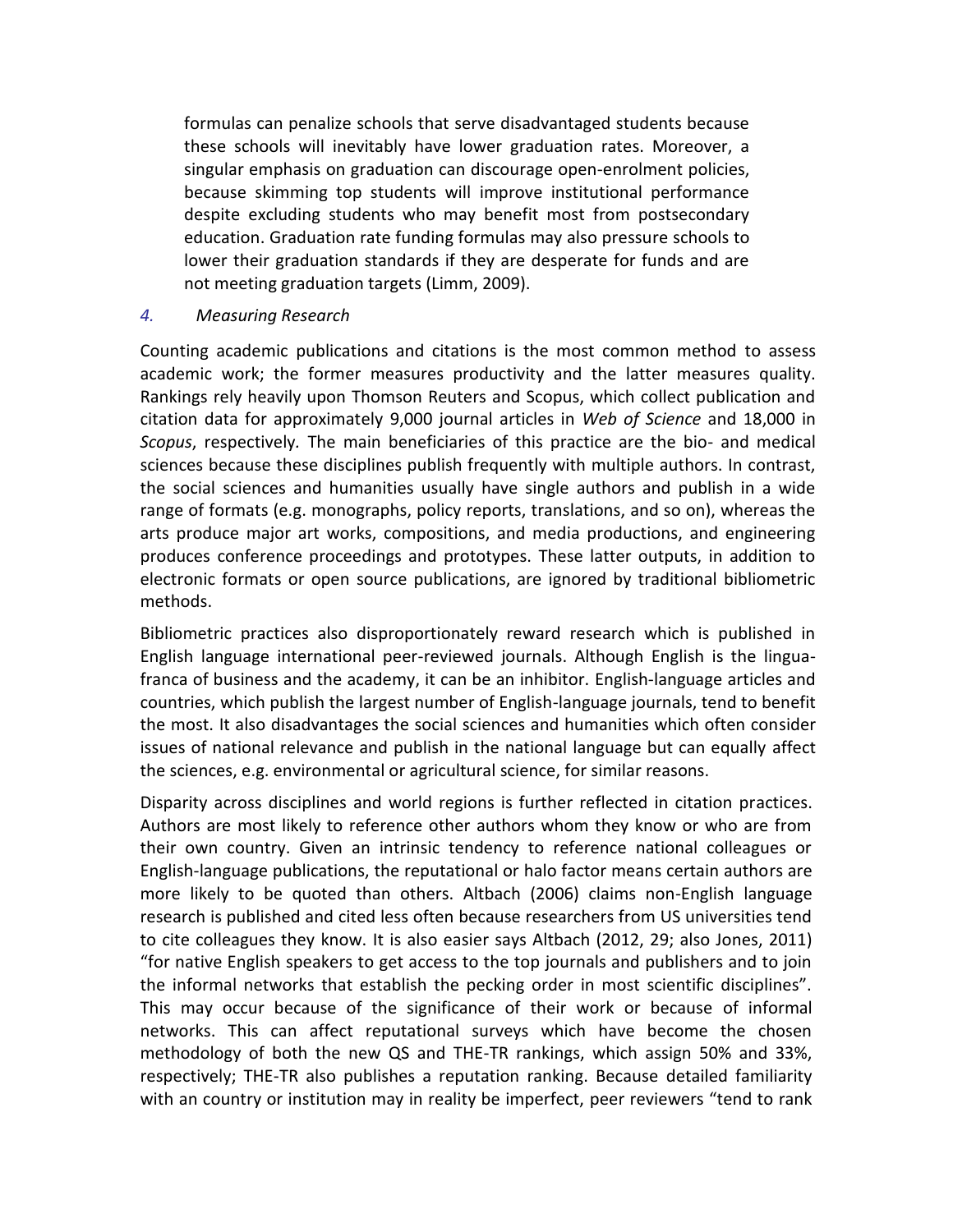high those departments of the same type, and with the same emphases, as their own universities" (Webster, 2001, p. 44) or those with whom they are most familiar (Hazelkorn, 2011a, 74-77). The pool of peers has tended to be disproportionately weighted in favour of Anglophone countries (Baty, 2010d); while changes have been made to the peer selection process, participation levels remains limited (Usher, 2012).

There are other more consequential problems that arise from this method. By focusing only on peer-reviewed articles in particular journals, it assumes that journal quality is equivalent to article quality. Articles may be quoted because of errors not necessarily because of a break-through. This has led to the controversial practice of ranking academic journals (Hazelkorn, 2011b). Peer review, which is the cornerstone of academic practice, can also be a conservative influence; new research fields, interdisciplinary research or ideas which challenge orthodoxy can find it difficult to get published or be published in high impact journals.

Furthermore, using citations to measure "impact" suggests that its relevance and benefit is simply a phenomenon of the academy thereby ignoring the wider social and economic value and benefit of publicly-funded research and innovation. In so doing, the full spectrum from knowledge creation to technology and knowledge transfer and exchange – across all disciplines – is ignored. Furthermore, depending on the research project or the discipline, research findings and analysis may be published in a wide variety of formats or as prototypes, and its impact and benefit felt far beyond the academy. Table 3 shows what is measured above the red line by traditional bibliometric and citations practice, and what is ignored below the red line.



# **Table 3. Indicative List of Research Output and Impact**

#### *5. Measuring Reputation*

To assess how prominent stakeholders view individual HEIs, rankings often use reputational surveys of academic peers, students or industry stakeholders. They usually ask respondents to identify the best universities either from memory or from a pre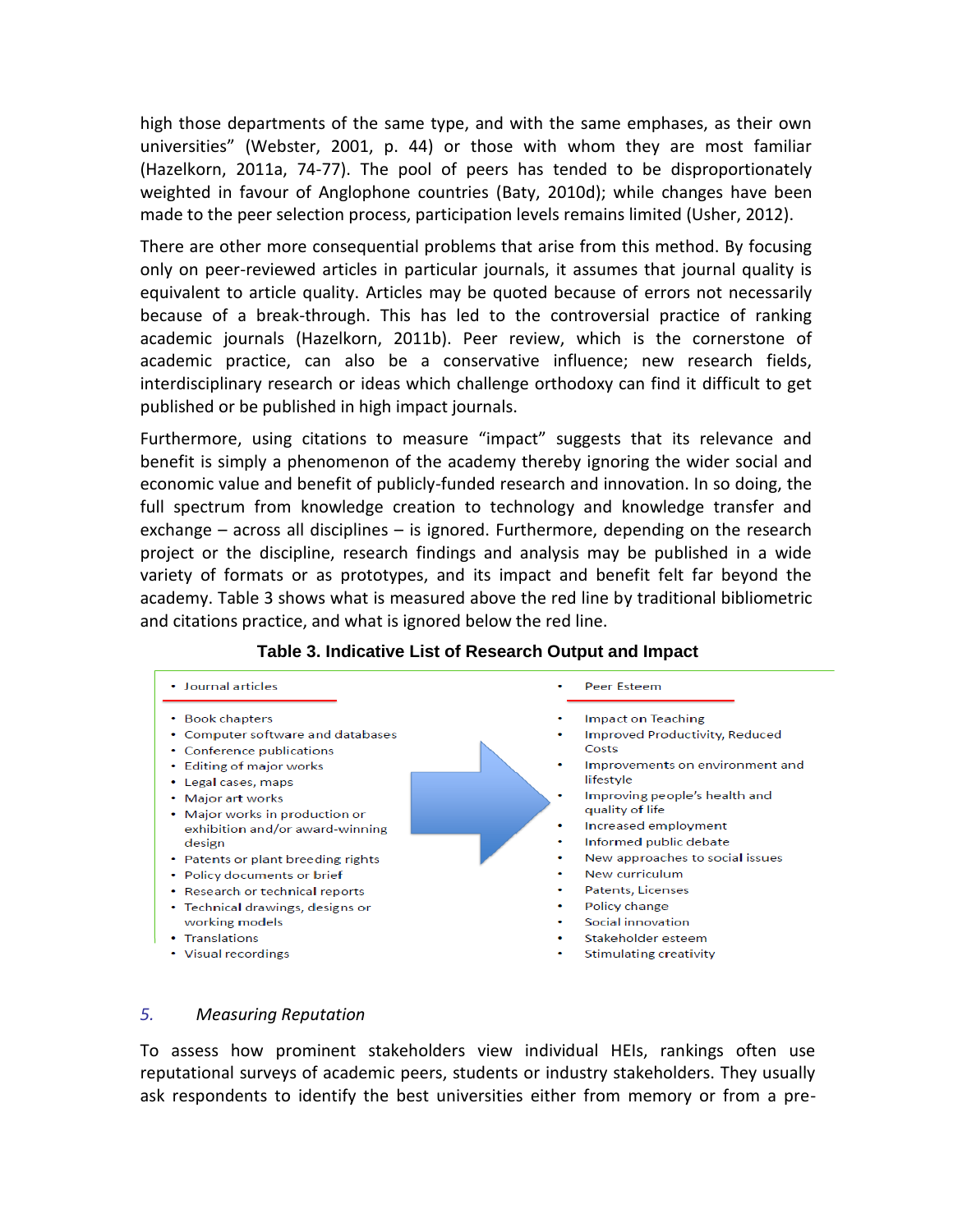selected list. This method has led to the opinion that reputational surveys are prone to being subjective, self-referential, and self-perpetuating (Rauhvargers, 2011, 65). They benefit older institutions in developed countries and global cities with which there is an easy identification. Peer judgements may "say little or nothing about the quality of instruction, the degree of civility or humaneness, the degree to which scholarly excitement is nurtured by student-faculty interaction, and so on" (Lawrence and Green, 1980, 13). Over-estimation of a university "may be related to good performance in the past, whereas underestimation may be a problem for new institutions without long traditions" (Becher and Trowler, 2001). Van Raan (2007, 95) similarly acknowledges that

Institutions with established reputations are strong in maintaining their position, for they simply have the best possibilities to attract the best people, and this mechanism provides these renowned institutions with a cumulative advantage to further reinforce their research performance.

The real question is: can university Presidents or any other stakeholders know sufficiently about a wide range of other institutions, around the world, in order to score them fairly? In other words, rankings are a self-replicating mechanism which reinforces the position of universities already known rather than those which are excellent.

In summary, there is no such thing as an objective ranking. The choice of indicators and weightings assigned to them reflect the value-judgements or priorities of the different ranking organisations. More importantly, the measurements are rarely direct but consist of proxies either because the issue is very complex or there is no available data. Hence, the evidence is never self-evident and does not reflect an incontestable truth. Rather, rankings measure what is easy and predictable, and concentrate on past performance which benefits older HEIs at the expense of new institutions. Quantification is used as a proxy for quality. Given all these shortcomings, it should not be surprising that rankings do not unreservedly measure the quality of education.

# **Policy Choices**

Since the arrival of global rankings, it is not uncommon for governments to gauge national global competitiveness and positioning within the world-order in terms of the rank of their universities, or to attribute national ambitions to a position in the rankings. The ongoing global economic crisis has further highlighted the importance of "academic capital" and investment as critical indicators of competitiveness and global success. These developments have sparked a debate about the need for higher education reform. Because the price tag for achieving world-class status is so high, many governments and HEIs are questioning their commitment to mass higher education as funding comes under strain; others are concerned their universities may not be elite or selective enough.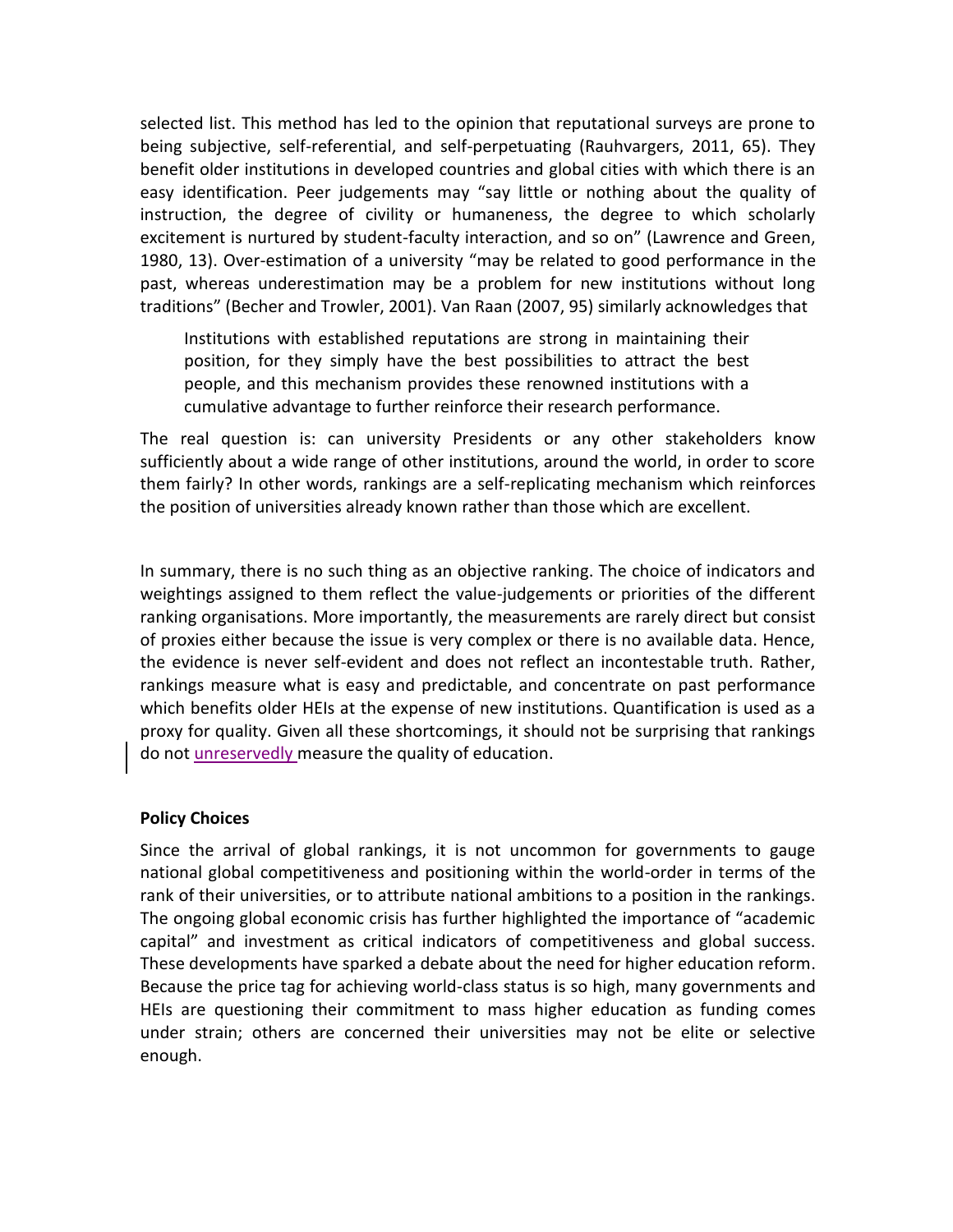We want the best universities in the world....How many universities do we have? 83? We're not going to divide the money by 83 (Nicolas Sarkozy, President, France, 2009).

The Higher Education Endowment Fund...[will] support the emergence of world-class institutions;...We are trying to leapfrog universities above the norm (Julie Bishop, Federal Education, Science and Training Minister, Australia, 2007).

Work [is underway] on establishing the country's first "researchintensive" university... universities which earned a place in the top 500 rankings...were entitled to financial support (Jurin Laksanavisit, Education Minister, Thailand, 2009).

The price tag to get **one** Nigerian university into the global top 200 is put at NGN 5.7 billion [€31m] annually for at least ten years (National Universities Commission, Nigeria).

Many governments have embarked on significant restructuring of their higher education and research systems.

The world-class university has become the panacea for ensuring success in the global economy, based on the characteristics of the top 20, 50 or 100 globally-ranked universities. France, Germany, Russia, Spain, China, South Korea, Taiwan, Malaysia, Finland, India, Japan, Singapore, Vietnam and Latvia – among many other countries – have launched initiatives to create world-class universities. Individual US states (e.g. Texas and Kentucky) have similarly sought to build or boost flagship universities, elevating them to what is known as Tier One status, a reference to *USN&WR College Rankings*. In contrast, countries such as Ireland, Australia, and Norway are emphasizing the importance of the system being "world class".

There are two basic policy models.

1. The *Neo-liberal Model* seeks to concentrate resources in a small number of elite or world class universities. This is often referred to as the "Harvard-here" model because it aims to replicate the experience of Harvard University or the Ivy League (see Figure 1). This is to be achieved by encouraging greater vertical or hierarchical (reputational) differentiation between HEIs, with greater distinction between research (elite) universities and teaching (mass) HEIs. Resource allocation may be linked to institutional profiling or other classification tools informed by rankings.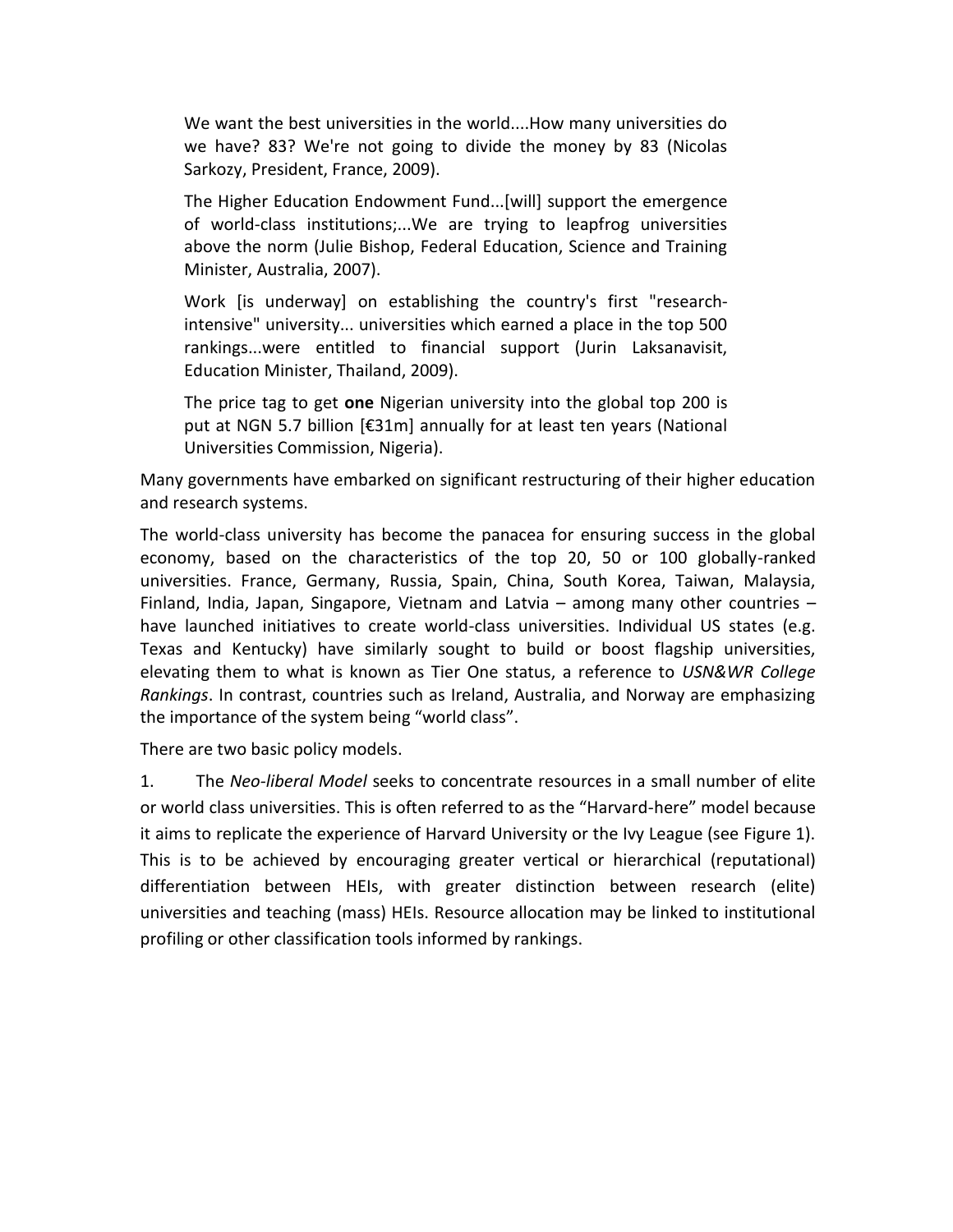|                                | Field 1               | Field 2        | Field 3 | Field |  |  |  |  |  |
|--------------------------------|-----------------------|----------------|---------|-------|--|--|--|--|--|
| PhDs and<br>research intensive | <b>Institution A1</b> |                |         |       |  |  |  |  |  |
| Masters and some               | <b>Institution B1</b> |                |         |       |  |  |  |  |  |
| re search                      | <b>Institution B2</b> |                |         |       |  |  |  |  |  |
|                                | <b>Institution C1</b> |                |         |       |  |  |  |  |  |
| <b>Baccalaureates</b>          | Institution C2        |                |         |       |  |  |  |  |  |
| and scholarship                |                       | Institution C3 |         |       |  |  |  |  |  |
|                                | Institution C4        |                |         |       |  |  |  |  |  |
|                                | <b>Institution D1</b> |                |         |       |  |  |  |  |  |
| Diplomas and                   | Institution D2        |                |         |       |  |  |  |  |  |
| extension services             | Institution D3        |                |         |       |  |  |  |  |  |
|                                | <b>Institution D4</b> |                |         |       |  |  |  |  |  |
|                                | Institution D5        |                |         |       |  |  |  |  |  |

# **Figure 1: The "Harvard here" model**

Source: Gavin Moodie, correspondence 7 June 2009

2. The *Social-democratic Model* seeks to balance excellence and equity by supporting the development of a world class system of higher education across a country. This is to be achieved by strengthening horizontal (mission or functional) differentiation across a diverse portfolio of high performing HEIs, some of which may be globally or regionally focused. Emphasis is on supporting "excellence" wherever it occurs by encouraging HEIs to each specialise in specific disciplines or knowledge domain according to their expertise, competence, demand and/or mission (see Figure 2). There is a strong emphasis on a close correlation between teaching and research, and knowledge production, commercialisation and dissemination as components of an integrated process. Institutional compacts or strategic dialogues may be used as a policy tool to enforce mission specialisation and differentiation.

|                                       | Field             | Field<br>2 | Field<br>3                  | Field<br>4 | Field<br>5.             | Field<br>6 | Field                        | Field<br>8 | Field<br>9       | Field<br>10 |
|---------------------------------------|-------------------|------------|-----------------------------|------------|-------------------------|------------|------------------------------|------------|------------------|-------------|
| PhDs and<br>research<br>intensive     | Institution<br>÷. |            | Institution<br>$\mathbf{v}$ |            | Institution<br>$\omega$ |            | Institution<br>$\rightarrow$ |            | nstitution<br>O1 |             |
| Masters and<br>some research          |                   |            |                             |            |                         |            |                              |            |                  |             |
| Baccalaureates<br>and scholarship     |                   |            |                             |            |                         |            |                              |            |                  |             |
| Diplomas and<br>extension<br>services |                   |            |                             |            |                         |            |                              |            |                  |             |

# **Figure 2: Field or Mission Specialisation model**

Source: Gavin Moodie, correspondence 7 June 2009

Rankings have also had an influence on other aspects of government policy. Some governments, such as Romania, Jordan, Macedonia and the Czech Republic, are using rankings to help assess and/or classify HEIs within their own countries. Article 159 of the Macedonia Law on Higher Education (2008) grants automatic recognition to graduates of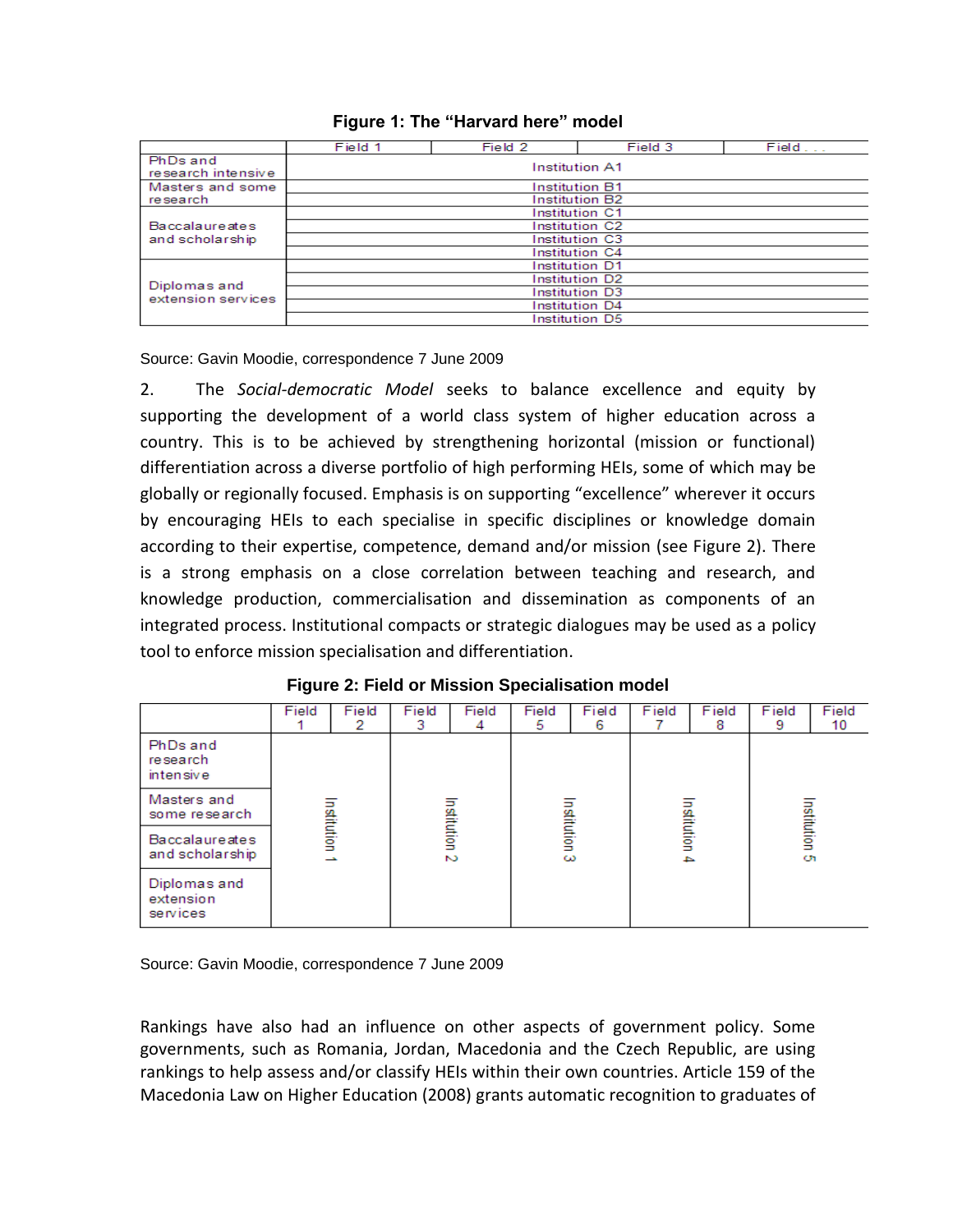the top 500 *THE-QS*, *ARWU* or *USNWR* rankings without going through a more complex recognition process. Brazil, Chile, Singapore, Saudi Arabia, Kazakhstan, Mongolia and Qatar, to name a few, restrict government scholarships for international study to students admitted to top ranking universities (Salmi & Saroyan 2007); Singapore's Foreign Specialist Institute has similar criteria for institutional collaboration. Dutch (2008) and Danish (2011) immigration laws grant special recognition to foreigners from top universities (150, and 20 respectively). And finally, several US states benchmark academic salaries (Florida and Arizona) or "fold-in" rankings into performance measurement system (Minnesota, Indiana and Texas).

# **World-class Universities or a World-class System?**

Rankings are influencing our perceptions of and decisions about higher education policy in two major ways:

1) Rankings have highlighted the importance of quality and striving for excellence in a competitive world. As a result, international or cross-jurisdictional comparisons are likely to remain a constant feature of a globalised world. As the Australian Federal Minister for Innovation, Industry, Science and Research said more succinctly, it "isn't enough to just go around telling ourselves how good we are – we need to measure ourselves objectively against the world's best" (Carr, 2009). Thus, rankings have influenced the way we think about higher education, and have raised our collective consciousness about the necessity for greater public accountability and transparency, and to demonstrate value-for-money and return-on-public investment.

2) Rankings have highlighted the importance of investment in higher education, as a key factor determining sustainable social and economic development in the knowledge economy. In the  $21^{st}$  century, the capacity to compete globally is determined by the calibre of the higher education system, its graduates and its contribution to "world science"; talent and knowledge creation are the new oil. The indicators measure attributes of socio-economic advantage, age and wealth; the results are presented as a "league table" or "academic world order" which, in turn, is used for global positioning and branding in order to attract capital, talent and tourism. This is putting pressure on governments to increase or at least maintain investment in higher education in order to ensure national competitiveness.

Given this effect, many governments use rankings, inter alia, to classify and accredit HEIs, allocate resources, drive change, assess student learning and learning outcomes and/or evaluate faculty performance and productivity, at the national and institutional level. They are used as an accountability or transparency tool, especially in societies and institutions where this culture and practices are weak or immature.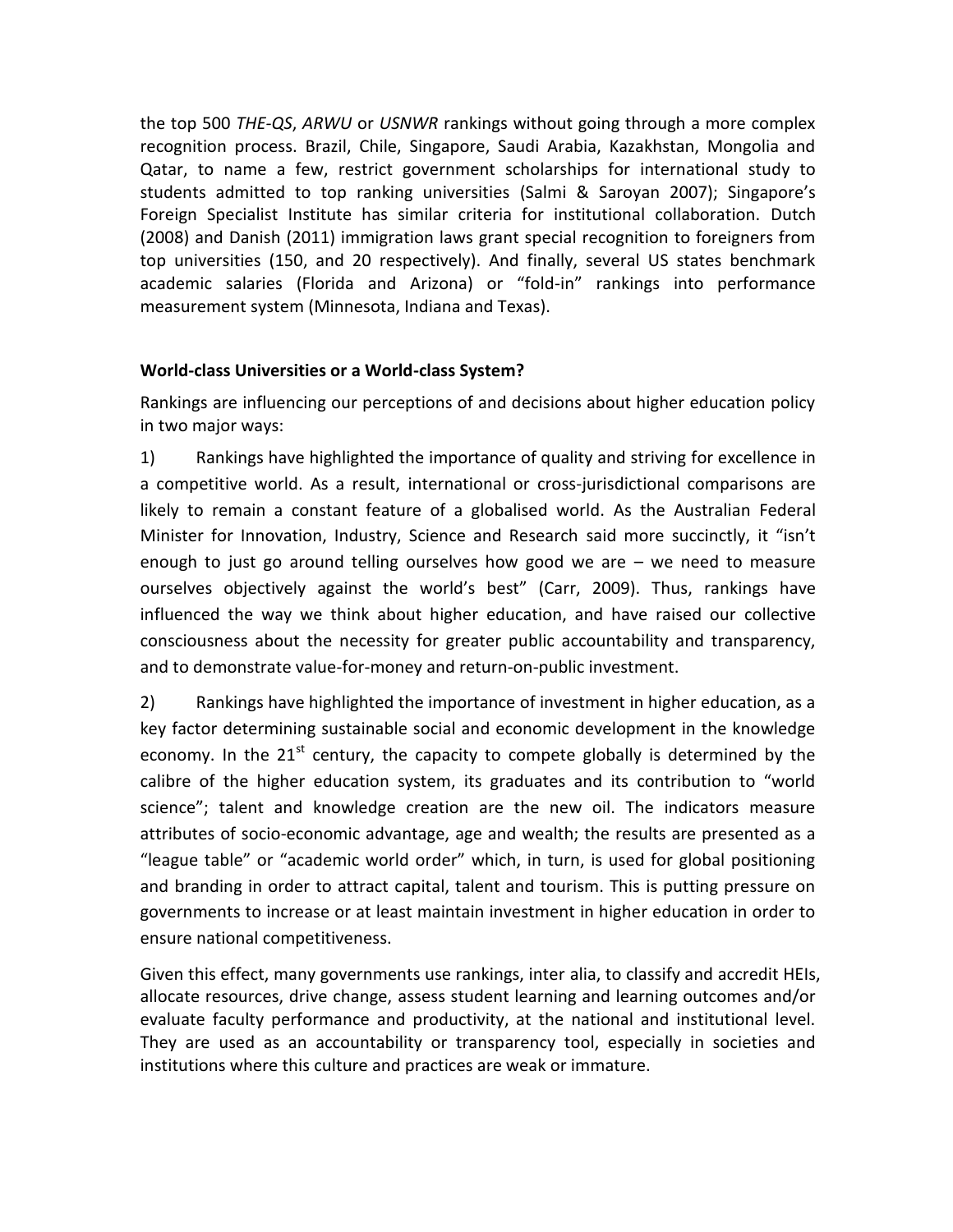Many myths are promulgated about the value of rankings for policymaking or strategic decision-making. But, rankings should be used cautiously – and **only** as part of an overall quality assurance and assessment or benchmarking system and not as a stand-alone evaluation tool. Four examples will suffice:

1. *Rankings provide useful comparative information*. It is often argued that rankings provide useful comparative information about university performance which facilitates student choice and policymaking. But HEIs are complex organisations, providing education from undergraduate to PhD level, conducting research, participating in outreach initiatives, and being a source of innovation and entrepreneurship. For many countries, they are a critical engine of nation-building, a

regional, national and global gateway attracting highly-skilled talent and investment, actively engaging with a diverse range of stakeholders through knowledge and technology transfer, and underpinning the global competitiveness of nations and regions...As a group, they sit within vastly different national context, underpinned by different value systems, meeting the needs of demographically, ethnically and culturally diverse populations, and responding to complex and challenging politicaleconomic environments (Hazelkorn, 2011a, 78).

Publicly-funded, private not-for-profit and for-profit HEIs operate in very different financial circumstances, and with different levels of governance and financial autonomy. There is a wide variance of students served by these institutions. It is difficult to compare institutions – or indeed academic departments – across different national contexts or to measure quality through measurements of quantification. But this is what rankings purport to do.

2. *Rankings provide good measures for research*. Despite criticism about the disproportionate focus on research, the choice of indicators is usually considered meaningful or "plausible". However, as discussed above, the data primarily reflects basic research in the bio- and medical sciences. As a consequence, some disciplines are valued as more important than others, and research's contribution to society and the economy is seen primarily as something which occurs only within the academy. In this way, rankings misrepresent the breadth and dynamism of the research-innovation process and higher education's role as part of the innovation eco-system, what the European Union calls the "knowledge triangle" of education/learning, research/discovery and innovation/engagement. This narrow conceptualisation of research is helping to drive a wedge between teaching and research at a time when policymakers and educators advocate the need for more research-informed teaching (Hazelkorn, 2009).

3. *Concentrating resources in a few world-class universities*. There is a strong view internationally which argues the policy priority should be to concentrate resources in a few elite universities in order to "lift all boats", using a metaphor often associated with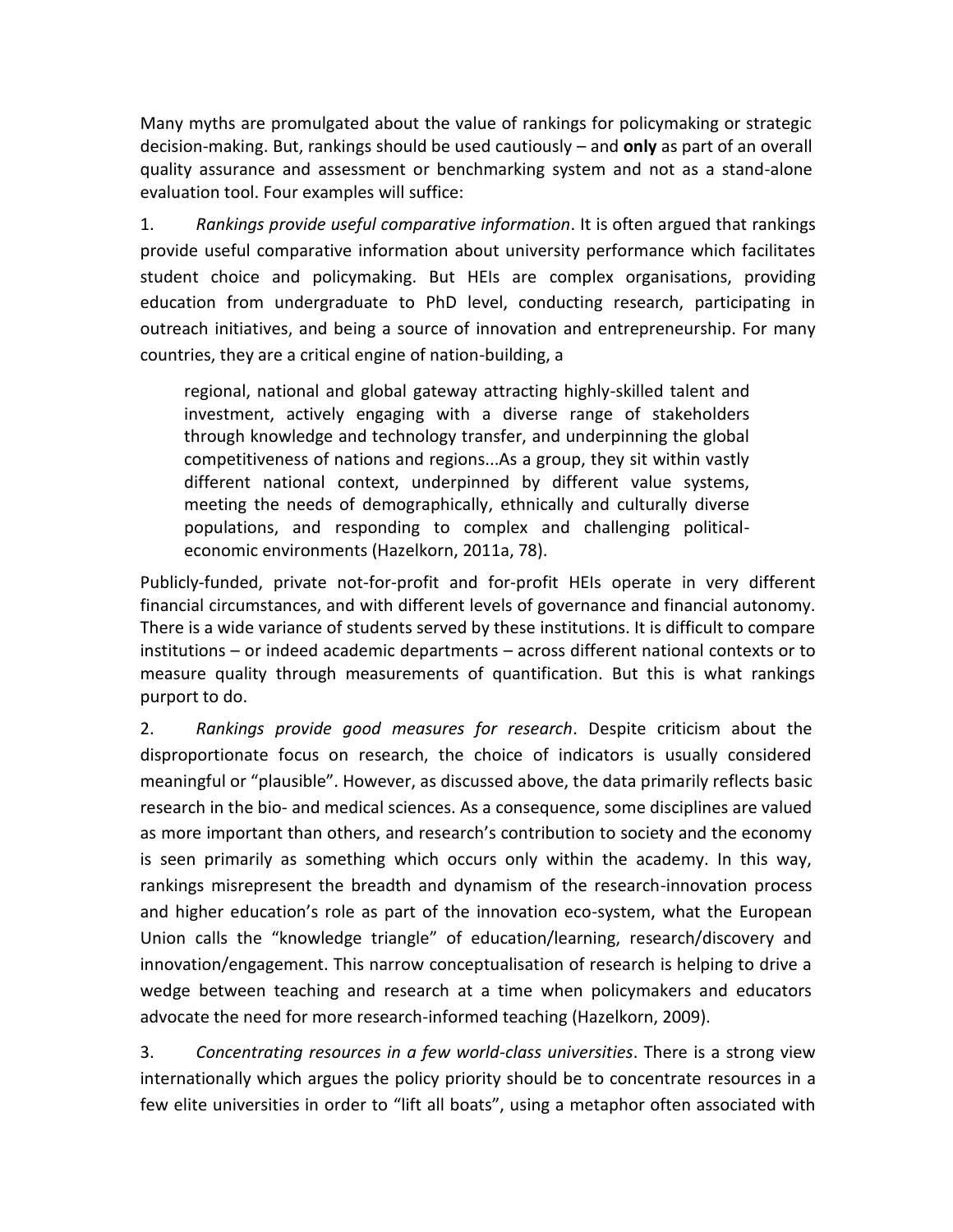economic growth. This view is based on the assumption that high ranked HEIs are better quality institutions than those which are either lower ranked or not ranked. However, while top-ranked universities may produce the majority of all peer-reviewed papers, those who publish in refereed journals do not necessarily have the application of their knowledge as an objective. Nor is it obvious this kind of investment will create sufficient, patentable or transferable knowledge that can be exploited and used by society. Concentrating research in a few institutions could reduce the over-all national research capacity with perverse "knock-on consequences for regional economic performance and the capacity for technology innovation" (Lambert, 2003, p6; Adams and Gurney, 2010). Furthermore, there is no evidence that more concentrated national systems generate higher citation impact than those in which output is more evenly distributed, because concentration is most relevant in only four disciplines of "big science": biological sciences, clinical medicine, molecular biology/biochemistry, and physics (Moed, 2006). The key factor underpinning improved national research performance and competitiveness is consistent investment.

4. *Rankings measure quality*. Most (global) rankings primarily measure research which is widely interpreted as being equivalent to education quality. This has led to much confusion. The choice of indicators is based on the opinion and values of the different ranking organisations, influenced to a great extent by the available data. But, the indicators don't and can't measure how good the teaching is, how well students learn or if the facilities and resources are actually used by the students. They take no account of how well a HEI fulfils its mission or contributes to society. "Which university is best" can be asked differently depending upon who is asking the question, which question is being asked and for what purpose. Is the user a student choosing a college/university in his/her own country or abroad or a government seeking to make decisions about resource allocation?

It is time to look at alternatives (see Hazelkorn, 2012a)? Rankings encourage us to emulate the achievements of a few elite "world class universities" as the panacea for success in today's competitive world. An alternative approach says that what matters for sustainable social and economic prosperity is how governments balance the needs of all its citizens by creating a "world-class system", characterised by having:

- Coherent portfolio of horizontally differentiated high performing and actively engaged institutions – providing a breadth of educational, research and student experiences;
- Open and competitive education, offering the widest chance to the broadest number of students;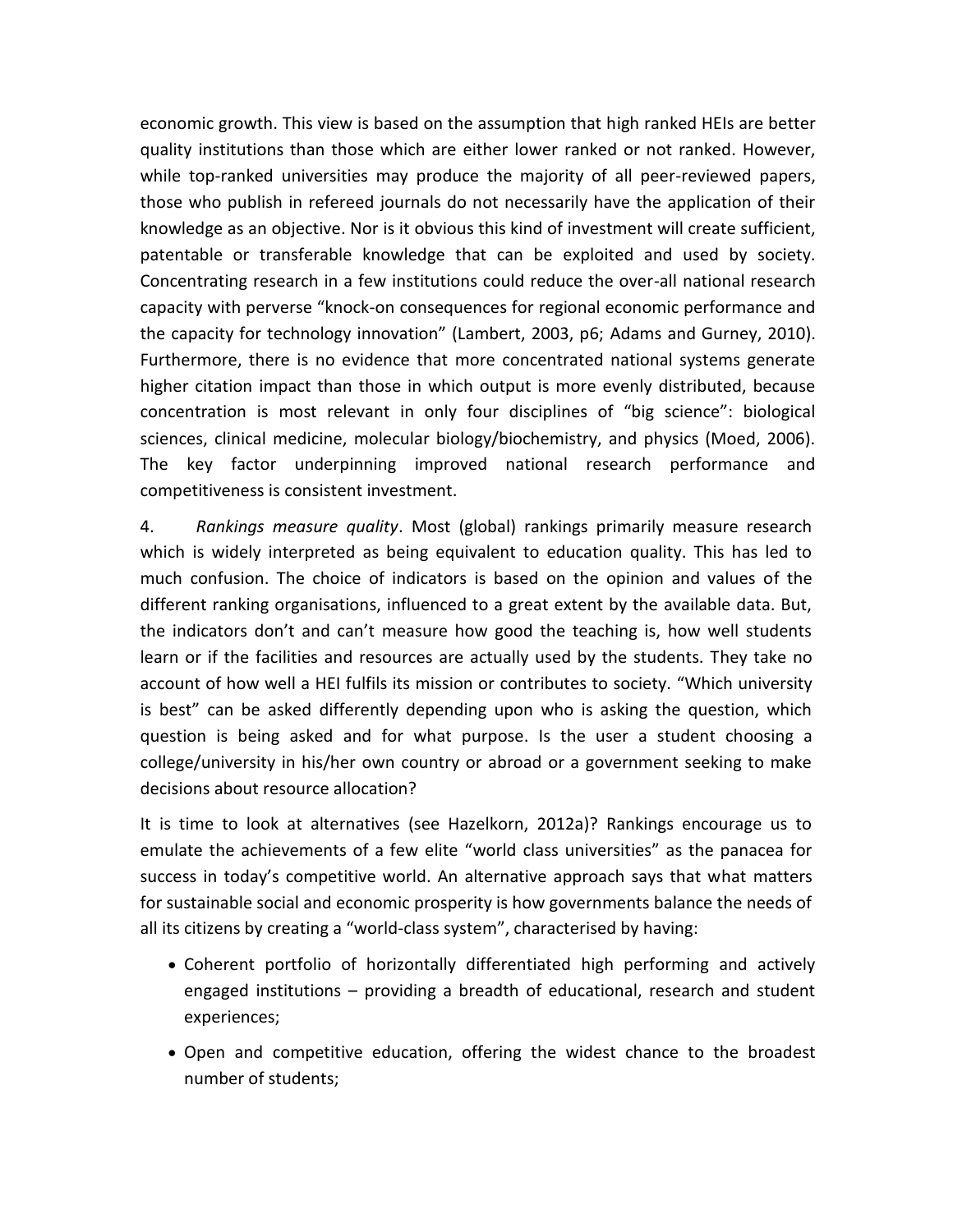- Developing knowledge and skills that citizens need to contribute to society throughout their lives, while attracting international talent;
- Graduates able to succeed in the labour market, fuel and sustain personal, social and economic development, and underpin civil society; and
- Operating successfully in the global market, international in perspective and responsive to change.

A whole-of-system benchmarking methodology, using a sophisticated set of quantitative and qualitative accountability and transparency instruments, provides a better way to assess and ensure quality (see Salmi, 2012). This method can be used to i) Highlight and accord parity of esteem to diverse institutional profiles to facilitate public comparability, democratic decision-making and institutional benchmarking; ii) Identify what matters and assess those aspects of higher education, including improvements in performance not simply absolute performance; and iii) Enable diverse users and stakeholders to design fit-for-purpose indicators and scenarios customised to individual stakeholder requirements – but this does make international comparison difficult. Because any assessment systems can incentivise institutional and individual behaviour, it is vital that the choice of indicators recognise, support and reward the full spectrum of higher education endeavours across education/learning, research/discovery and innovation/engagement. To be meaningful, comparisons should be conducted at regular intervals. Critically, the collection and control of data and verification of the processes should not be the remit of private/commercial providers or self-appointed auditors; UNESCO might see this as a useful role for itself perhaps in collaboration with other international organisations.

Rankings are only one form of comparison; they are popular today because of their simplicity. However, their indicators of success are misleading. Rather than using definitions of excellence designed by others for other purposes, what matters most is whether HEIs fulfil the purpose and functions which governments and society want them to fulfil.

# **References**

Adams, J.; Gurney, K. (2010) *Funding Selectivity, Concentration and Excellence – How Good is the UK's Research?* Higher Education Policy Institute, London, Accessed 7 June 2010, from [http://www.hepi.ac.uk/455-1793/Funding-selectivity-concentration-and](http://www.hepi.ac.uk/455-1793/Funding-selectivity-concentration-and-excellence—how-good-is-the-UK)excellence—[how-good-is-the-](http://www.hepi.ac.uk/455-1793/Funding-selectivity-concentration-and-excellence—how-good-is-the-UK)UK's-research.html

Aghion, P.; Dewatripont, M.; Hoxby, C.; Mas-Colell, A.; Sapir, A. (2007) Why Reform Europe's Universities?. In: Bruegel Policy Brief, September (4), Accessed 30 April 2010, from [http://www.bruegel.org/uploads/tx\\_btbbreugel/pbf\\_040907\\_universities.pdf](http://www.bruegel.org/uploads/tx_btbbreugel/pbf_040907_universities.pdf)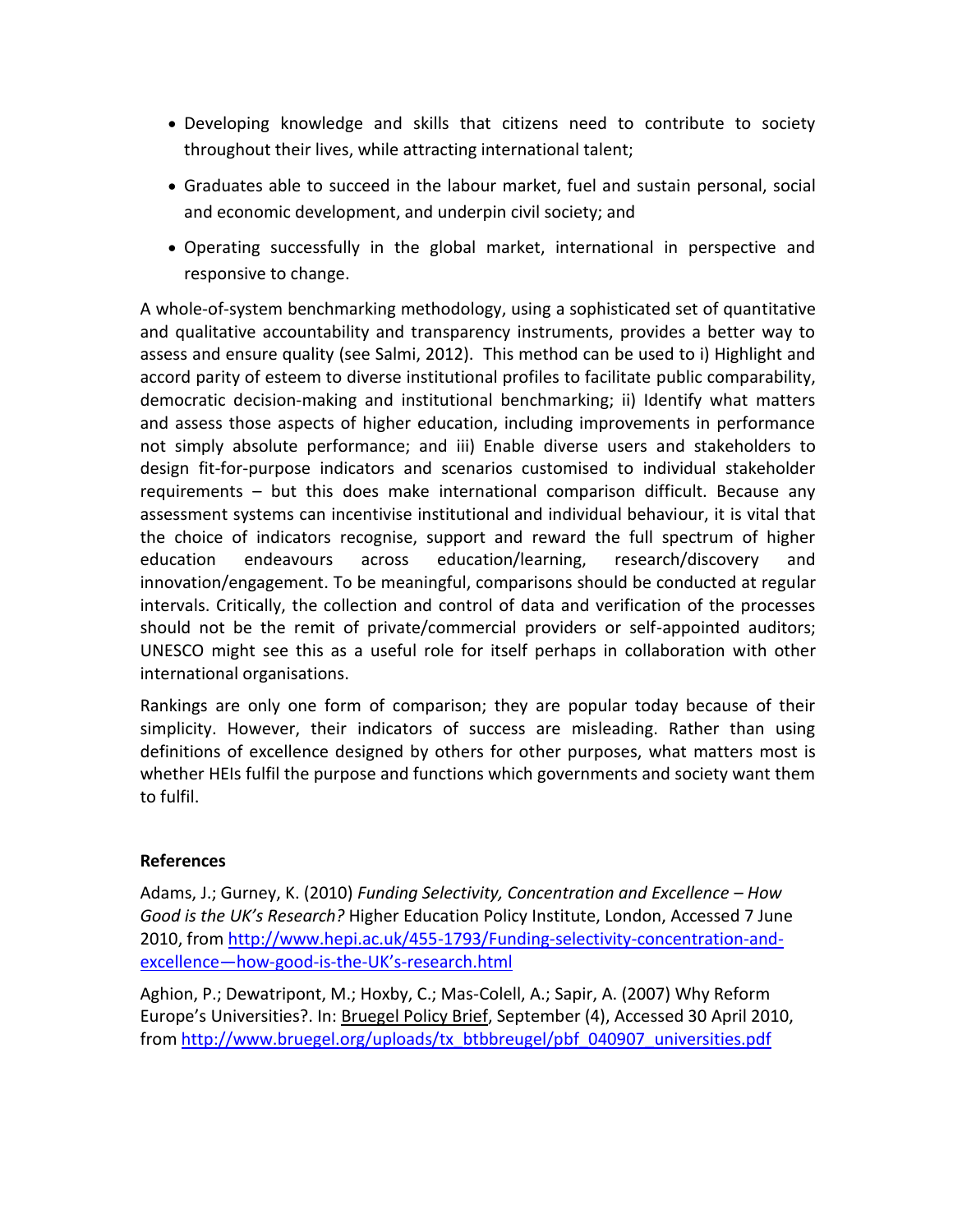Altbach, P.G. (2006) The Dilemmas of Ranking. In: International Higher Education, 42, Accessed 4 April 2010, from

http://www.bc.edu/bc\_org/avp/soe/cihe/newsletter/Number42/p2\_Altbach.htm

Altbach, P. G. (2012) The Globalization of College and University Rankings. In: Change*,* January/February**,** p. 26-31.

Badescu, M. (2010) *Measuring Investment Efficiency in Education*, EU Directorate-General Joint Research Centre, Institute for the Protection and Security of the Citizen, Accessed 10 April 2010, from

[http://crell.jrc.ec.europa.eu/Publications/CRELL%20Research%20Papers/EUR%2022304](http://crell.jrc.ec.europa.eu/Publications/CRELL%20Research%20Papers/EUR%2022304_Measuring%20Investment%20Efficiency%20in%20Education.pdf) [\\_Measuring%20Investment%20Efficiency%20in%20Education.pdf](http://crell.jrc.ec.europa.eu/Publications/CRELL%20Research%20Papers/EUR%2022304_Measuring%20Investment%20Efficiency%20in%20Education.pdf)

Becher, T.; Trowler, P.R. (2001) Academic Tribes and Territories, 2nd ed. SRHE/Open University Press, Buckingham, UK.

Brittingham, B. (2011) Global Competition in Higher Education: Student Learning Outcomes/ Measurement and Quality, Presentation at the 2<sup>nd</sup> International Exhibition and Conference on Higher Education, Riyadh, Saudi Arabia, April 19-22, 2011.

Bremner, J.; Haub, C.; Lee, M.; Mather, M.; Zuehlke, E. (2009) World Population Prospects: Key Findings from PRB's 2009 World Population Data Sheet, Population Reference Bureau, United Nations Washington, DC, Accessed 26 April 2010, from <http://www.prb.org/pdf09/64.3highlights.pdf>

Carey, K. (2006a) Are Our Students Learning? In: Washington Monthly, September, Accessed 27 March 2010, from

<http://www.washingtonmonthly.com/features/2006/0609.carey.html>

Carey, K. (2006b) College Rankings Reformed; The Case for a New Order in Higher **Education, Education Sector Reports, September.** 

Carr, K. (2009) Speech by Federal Minister for Innovation, Industry, Science and Research to Universities Australia Higher Education Conference, Australia, Accessed 30 March 2009, from

[http://minister.innovation.gov.au/Carr/Pages/UNIVERSITIESAUSTRALIAHIGHEREDUCATI](http://minister.innovation.gov.au/Carr/Pages/UNIVERSITIESAUSTRALIAHIGHEREDUCATIONCONFERENCE2009.aspx) [ONCONFERENCE2009.aspx](http://minister.innovation.gov.au/Carr/Pages/UNIVERSITIESAUSTRALIAHIGHEREDUCATIONCONFERENCE2009.aspx)

Dill, D.D.; Soo, M. (2005) Academic Quality, League Tables and Public Policy: A Cross-National Analysis of University Ranking Systems. In: *Higher Education*, Vol. 49, No. 4, p. 495–537.

Ehrenberg, R.G. (2005) Method or Madness? Inside the *U.S. News & World Report*  College Rankings. In: *Journal of College Admission*. Fall.

Hawkins, D. (2008) Commentary: Don't Use SATs to Rank College Quality, CNN, Accessed 27 March 2010, fro[m http://edition.cnn.com/2008/US/10/17/hawkins.tests/index.html](http://edition.cnn.com/2008/US/10/17/hawkins.tests/index.html)

Hazelkorn, E. (2009) The Impact of Global Rankings on Higher Education Research and the Production of Knowledge. Presentation to *UNESCO Forum on Higher Education,*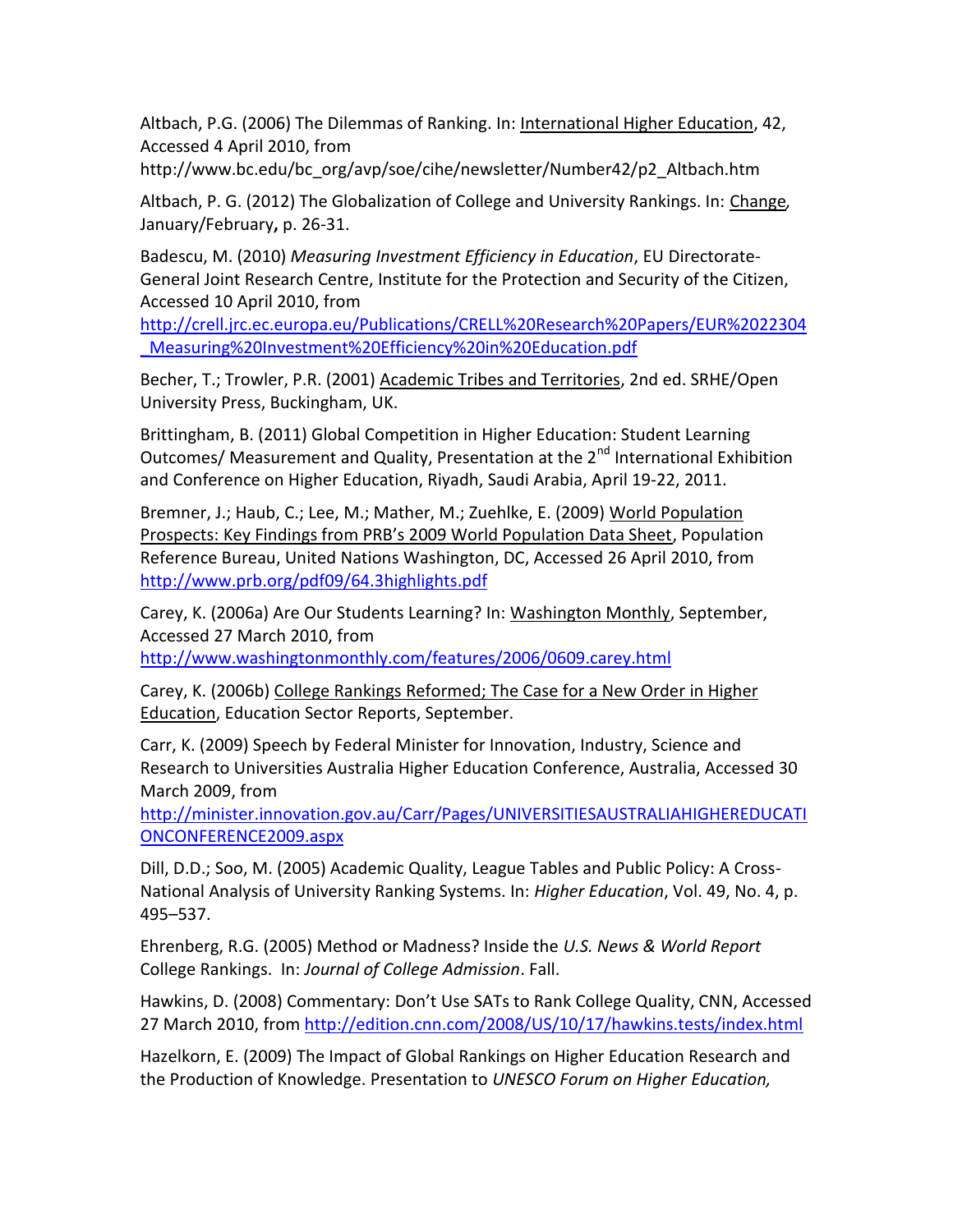*Research and Knowledge Occasional Paper N°16*, Accessed 3 May 2010, from <http://unesdoc.unesco.org/images/0018/001816/181653e.pdf>

Hazelkorn, E. (2011a) Rankings and the Reshaping of Higher Education. The Battle for World-Class Excellence. Houndmills, Basingstoke. Palgrave McMillan.

Hazelkorn, E. (2001b) The Futility of Ranking Academic Journals. In: The Chronicle of Higher Education. 20 April. Accessed 20 April 2012, from [http://chronicle.com/blogs/worldwise/the-futility-of-ranking-academic](http://chronicle.com/blogs/worldwise/the-futility-of-ranking-academic-journals/28553)[journals/28553](http://chronicle.com/blogs/worldwise/the-futility-of-ranking-academic-journals/28553)

Hazelkorn, E. (2012a) European "transparency instruments": Driving the Modernisation of European Higher Education. In: Scott, P.; Curaj, A.; Vlăsceanu, L.; Wilson, L. (Eds.), European Higher Education at the crossroads: between the Bologna Process and national reforms, Volume 1, Dordrecht: Springer.

Hazelkorn, E. (2012b) Striving for Excellence: Rankings and Emerging Societies. In: D Araya and P. Marbert (Eds.) Emerging Societies. Routledge. (Forthcoming).

Hotson, H. (2011) Don't Look to the Ivy League. London School of Books*.* 19 May.

Jones, D.A. (2009) Are Graduation and Retention Rates the Right Measures? In: *Chronicle of Higher Education*, 21 August, Accessed 30 March 2010, from <http://chronicle.com/blogPost/Are-GraduationRetention/7774/>

Kuh, G.D.; Pascarella, E.T. (2004) What does Institution Selectivity Tell Us about Educational Quality? In: Change, September/October, 52–58.

Lambert, R. (2003) Review of Business-University Collaboration*, Final Report*, HMSO, London, Accessed 6 June 2010, from [http://www.hm](http://www.hm-treasury.gov.uk/d/lambert_review_final_450.pdf)[treasury.gov.uk/d/lambert\\_review\\_final\\_450.pdf](http://www.hm-treasury.gov.uk/d/lambert_review_final_450.pdf)

Lawrence, J.K.; Green, K.C. (1980) A Question of Quality: The Higher Education Ratings Game, Report No. 5, American Association of Higher Education, Washington, DC.

Limm, D. (2009) Measuring Student Achievement at Postsecondary Institutions. In: **ISSUE** Brief, National Governors Association Centre for Best Practice, Accessed 2 April 2010, from<http://www.nga.org/Files/pdf/0911measuringachievement.pdf>

Martin, M.; Sauvageot, C. (2011) Constructing an indicator system or scorecard for higher education*.* A practical guide*.* International Institute for Educational Planning. Paris. UNESCO,

Moed, H.F. (2006) Bibliometric Rankings of World Universities. CWTS, University of Leiden.

Moodie, G. (2009) Correspondence, 7 June.

OECD (2010) Education at a Glance. Paris.

Usher, A.; Medow, J. (2009) 'A Global Survey of University Rankings and League Tables', in B.M. Kehm and B. Stensaker (Eds.) University Rankings, Diversity, and the New Landscape of Higher Education. Sense Publishers, Rotterdam.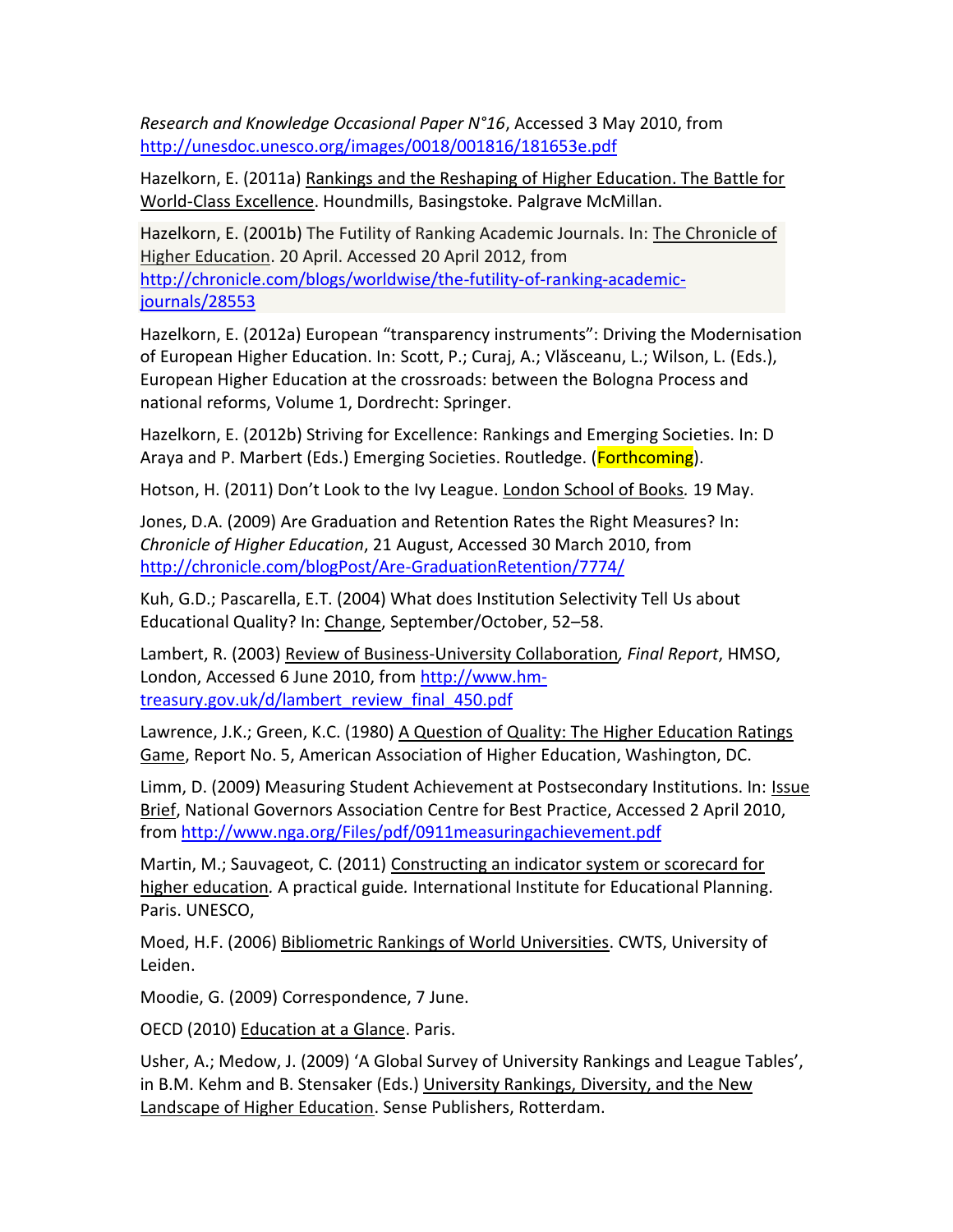Rauhvargers, A. (2011) Global University Rankings and Their Impact. Brussels. European University Association.

Sadlak, J.; Liu, N.C. (Eds.) (2007a) The World-Class University and Ranking: Aiming Beyond Status Bucharest. Cluj University Press,

Sadlak, J. ; Liu, N.C. (2007b) Introduction to the Topic: Expectations and Realities of World-Class University Status and Ranking Practices. In: J. Sadlak; Liu, N.C. (Eds.) The World-Class University and Ranking: Aiming Beyond Status, Cluj University Press, Bucharest, 17–24.

Saisana, M. and B. D'Hombres (2008) Higher Education Rankings: Robustness Issues and Critical Assessment. How Much Confidence Can We Have in Higher Education Rankings?. Centre for Research on Lifelong Learning (CRELL), European Communities, Luxembourg, Accessed 20 November 2010, from http://crell.

jrc.ec.europa.eu/Publications/CRELL%20Research%20Papers/EUR23487.pdf

Salmi, J. (2012) If Ranking is the Disease, Is Benchmarking the Cure? In: Hazelkorn, E.; Marope, M.; Wells, P. (Eds.) Rankings and Accountability in Higher Education. Paris: UNESCO. Forthcoming,

Salmi, J. and A. Saroyan (2007) League Tables as Policy Instruments: Uses and Misuses. In: Higher Education Management and Policy. Vol. 19, No. 2. p 31–68.

Sheil, T. (2009) Moving Beyond University Rankings: Developing World Class University Systems. Presentation to 3rd International Symposium on University Rankings, University of Leiden.

Usher, A. (2006) Can Our Schools Become World-Class. In: The Globe and Mail, 30 October. Accessed 11 October 2009, from

[http://www.theglobeandmail.com/servlet/story/RTGAM.20061030.URCworldclassp28/](http://www.theglobeandmail.com/servlet/story/RTGAM.20061030.URCworldclassp28/BNStory/univreport06/home) [BNStory/univreport06/home](http://www.theglobeandmail.com/servlet/story/RTGAM.20061030.URCworldclassp28/BNStory/univreport06/home)

Usher, A. (2012) The Times Higher Education Research Rankings, 19 March. Accessed 1 April 2012, from http://higheredstrategy.com/the-times-higher-education-researchrankings/

Usher, A.; Medow, J. (2009) A Global Survey of University Rankings and League Tables. In: B.M. Kehm; Stensaker, B. (Eds.) University Rankings, Diversity, and the New Landscape of Higher Education. Rotterdam. Sense Publishers. p3-18.

Usher, A.; Savino, M. (2006) A World of Difference: A Global Survey of University League Tables. Educational Policy Institute, Toronto, Accessed 19 January 2009, from <http://www.educationalpolicy.org/pdf/world-of-difference-200602162.pdf>

Usher, A.; Savino, M. (2007) A Global Survey of Rankings and League Tables. In: College and University Ranking Systems – Global Perspectives American Challenges. Washington, DC. Institute of Higher Education Policy.

*US News* Staff (2010) How U.S. News Calculates the College Rankings. In: US News and World Report, posted August 17; accessed 12 July 2011, from